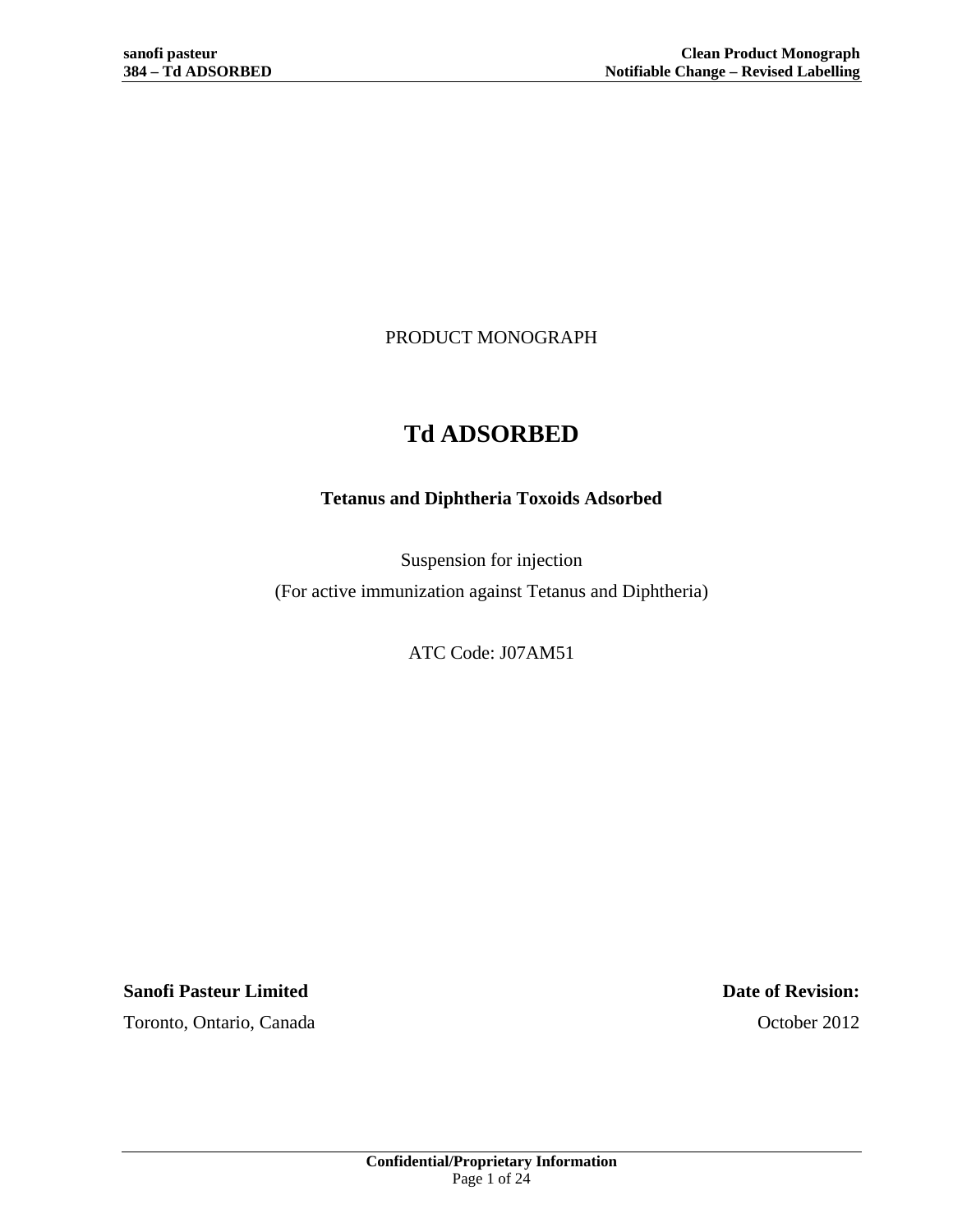# **Table of Contents**

| General |  |
|---------|--|
|         |  |
| Immune  |  |
|         |  |
|         |  |
|         |  |
|         |  |
|         |  |
|         |  |
|         |  |
|         |  |
|         |  |
|         |  |
|         |  |
|         |  |
|         |  |
|         |  |
|         |  |
|         |  |
|         |  |
|         |  |
|         |  |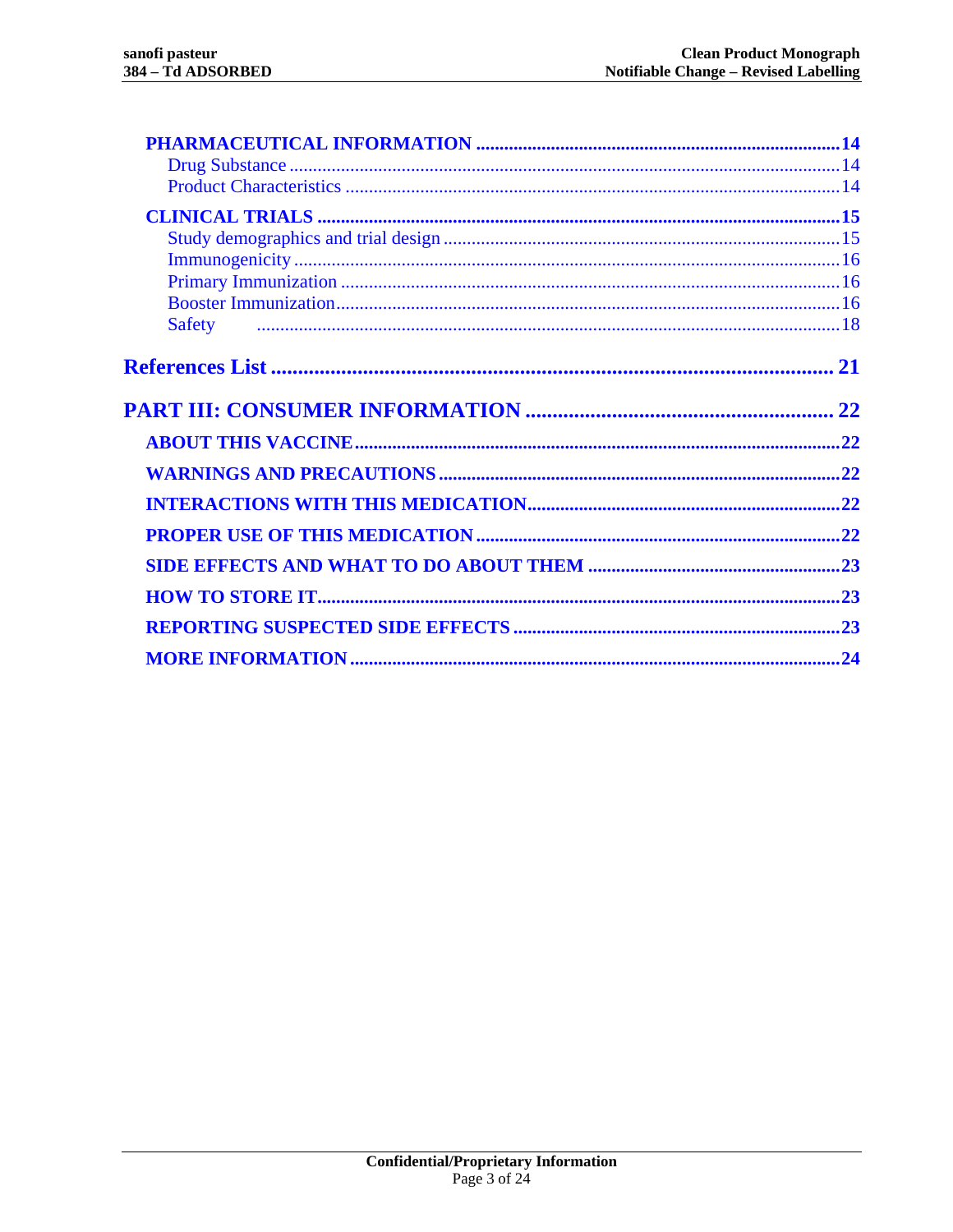# **Td ADSORBED**

# **Tetanus and Diphtheria Toxoids Adsorbed**

# **PART I: HEALTH PROFESSIONAL INFORMATION**

# <span id="page-3-0"></span>**SUMMARY PRODUCT INFORMATION**

### **Route of Administration**

Intramuscular injection.

## **Dosage Form/Strength**

Suspension for injection.

Each 0.5 mL dose is formulated to contain:

## **Active Ingredients**

Tetanus toxoid, diphtheria toxoid

# **Clinically Relevant Non-medicinal Ingredients**

Excipients: Aluminum phosphate (adjuvant), 2-phenoxyethanol, isotonic solution of sodium chloride in water for injection.

Manufacturing process residuals: formaldehyde is present in trace amounts.

<span id="page-3-1"></span>For a complete listing see [DOSAGE FORMS, COMPOSITION AND PACKAGING.](#page-11-0)

# **DESCRIPTION**

Td ADSORBED [Tetanus and Diphtheria Toxoids Adsorbed], is a sterile, cloudy, white, uniform suspension of tetanus and diphtheria toxoids adsorbed separately on aluminum phosphate and suspended in isotonic sodium chloride solution.

# **INDICATIONS AND CLINICAL USE**

Td ADSORBED is indicated for active primary and booster immunization for the prevention of tetanus and diphtheria as a single dose in persons 7 years of age and older.

Persons who have had tetanus or diphtheria should still be immunized since these clinical infections do not always confer immunity. [\(1\)](#page-20-0)

Human Immunodeficiency Virus (HIV)-infected persons, both asymptomatic and symptomatic, should be immunized against tetanus and diphtheria according to standard schedules. [\(1\)](#page-20-0)

Td ADSORBED is not to be used for the treatment of disease caused by *Corynebacterium diphtheriae* or *Clostridium tetani* infections.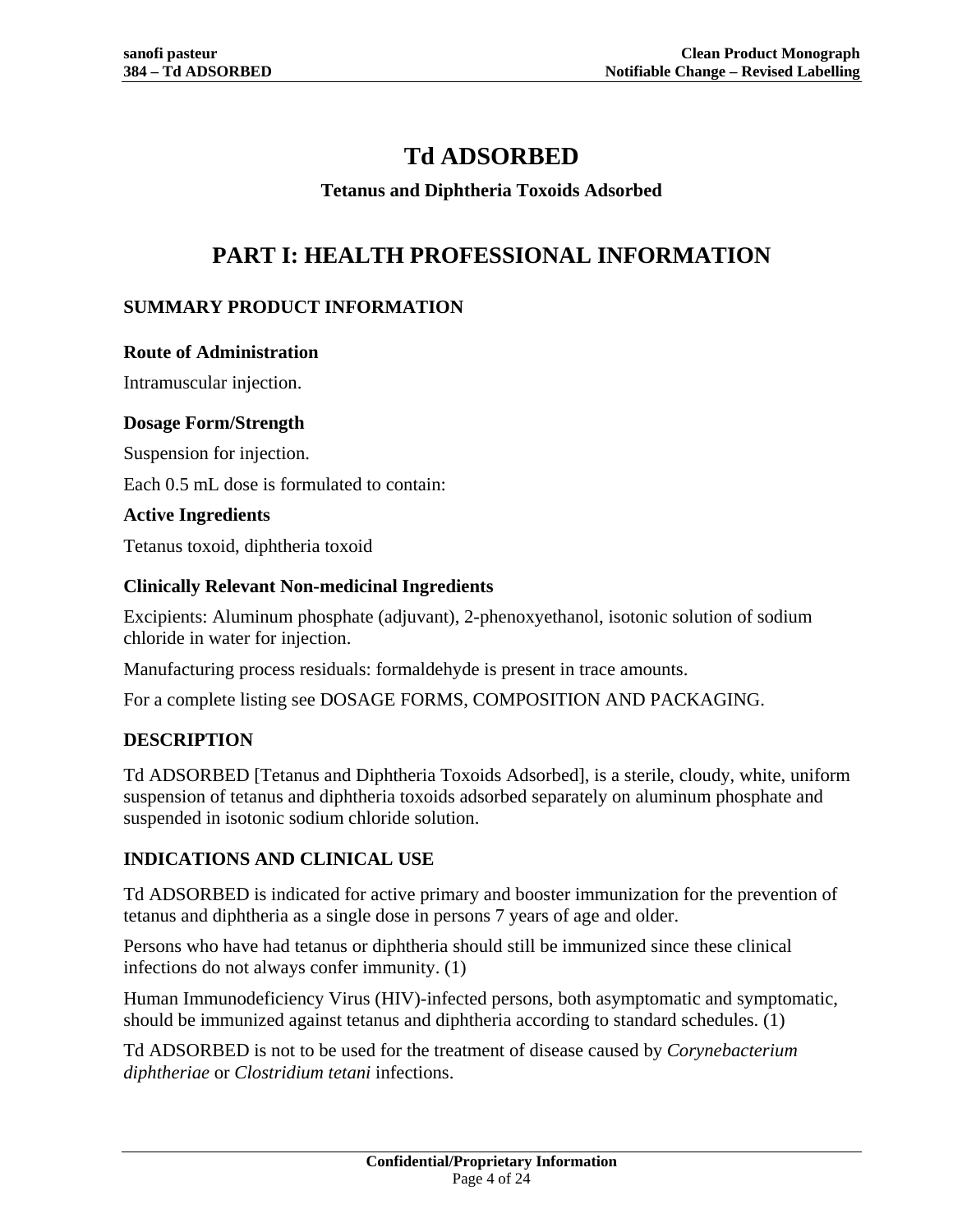# **Pediatrics**

Td ADSORBED is not indicated for immunization of children below the age of 7 years.

# **Geriatrics**

Td ADSORBED is indicated for immunization of persons 7 years of age and older.

## **Tetanus Prophylaxis in Wound Management**

The need for active immunization with a tetanus toxoid-containing preparation such as Td ADSORBED, with or without passive immunization with Tetanus Immune Globulin, depends on both the condition of the wound and the patient's vaccination history. [\(1\)](#page-20-0) (See [DOSAGE AND](#page-8-0)  [ADMINISTRATION.](#page-8-0))

# <span id="page-4-0"></span>**CONTRAINDICATIONS**

## **Hypersensitivity**

Known systemic hypersensitivity reaction to any component of Td ADSORBED or a lifethreatening reaction after previous administration of the vaccine or a vaccine containing one or more of the same components are contraindications to vaccination. [\(1\)](#page-20-0) [\(2\)](#page-20-1) [\(3\)](#page-20-2) (See [SUMMARY](#page-3-0)  [PRODUCT INFORMATION.](#page-3-0)) Alternatively, such persons may be referred to an allergist for evaluation if further immunizations are considered.

# <span id="page-4-1"></span>**WARNINGS AND PRECAUTIONS**

# **General**

Before administration of Td ADSORBED, health-care providers should inform the recipient, the parent or guardian of the recipient of the benefits and risks of immunization, inquire about the recent health status of the recipient, review the recipient's history concerning possible hypersensitivity to the vaccine or similar vaccine, previous immunization history, the presence of any contraindications to immunization and comply with any local requirements regarding information to be provided to the recipient/guardian before immunization.

It is extremely important that the recipient, parent or guardian be questioned concerning any signs or symptoms of an adverse reaction after a previous dose of vaccine. (See [CONTRAINDICATIONS](#page-4-0) and [ADVERSE REACTIONS.](#page-6-0))

The rates and severity of adverse events in recipients of tetanus toxoid are influenced by the number of prior doses and level of pre-existing antitoxins. [\(3\)](#page-20-2)

As with any vaccine Td ADSORBED may not protect 100% of vaccinated persons.

**Administration Route Related Precautions:** Do not administer Td ADSORBED by intravascular injection; ensure that the needle does not penetrate a blood vessel.

Intradermal or subcutaneous routes of administration are not to be utilized.

Td ADSORBED should not be administered into the buttocks.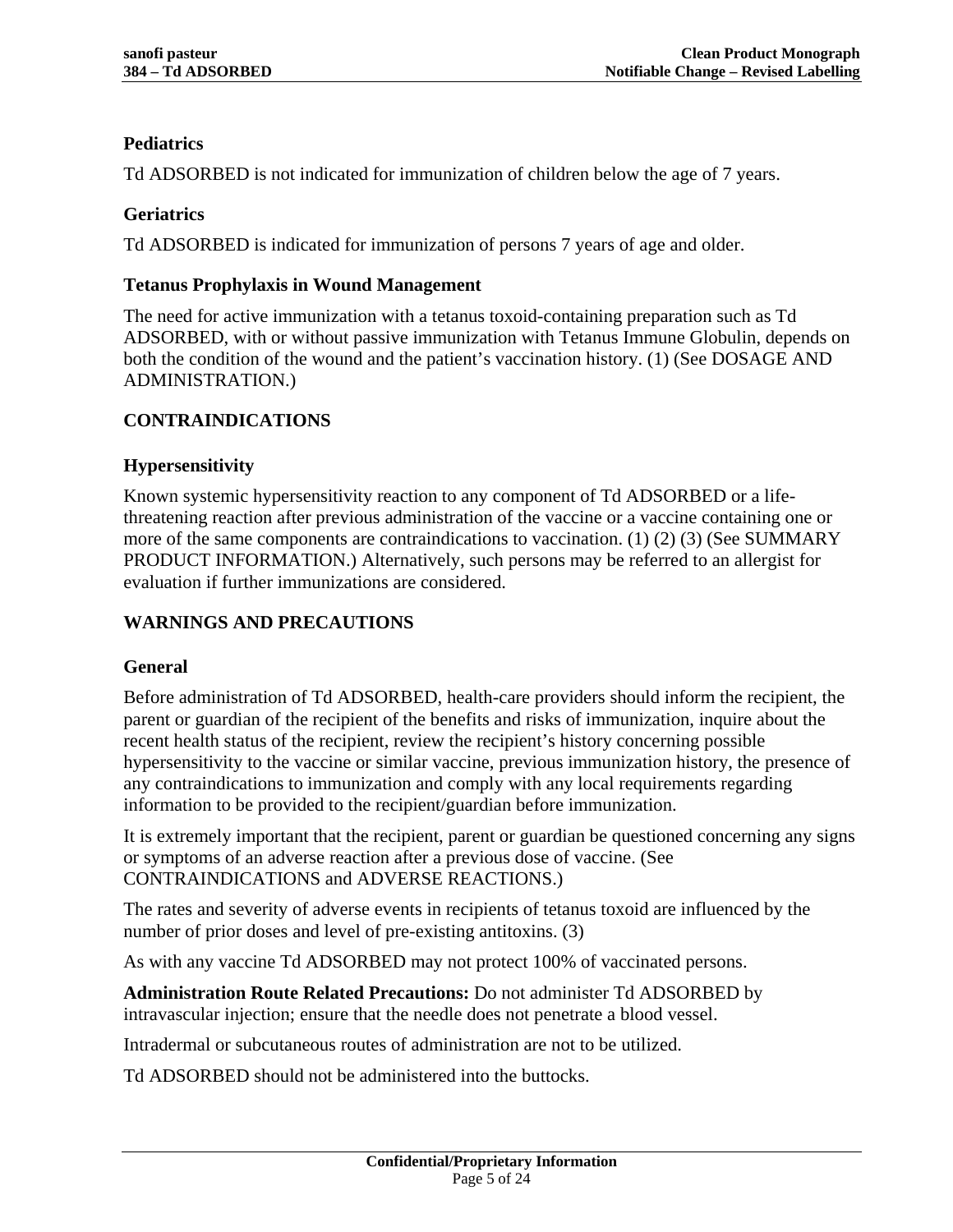**Febrile and Acute Disease:** Vaccination should be postponed in cases of an acute or febrile disease. [\(2\)](#page-20-1) [\(3\)](#page-20-2) However, a disease with low-grade fever should not usually be a reason to postpone vaccination.

# **Hematologic**

Because any intramuscular injection can cause an injection site hematoma in persons with any bleeding disorders, such as hemophilia or thrombocytopenia, or in persons on anticoagulant therapy, intramuscular injections with Td ADSORBED should not be administered to such persons unless the potential benefits outweigh the risks of administration. If the decision is made to administer any product by intramuscular injection to such persons, it should be given with caution, with steps taken to avoid the risk of hematoma formation following injection.

## **Immune**

The possibility of allergic reactions in persons sensitive to components of the vaccine should be evaluated. Hypersensitivity reactions may occur following the use of Td ADSORBED even in persons with no prior history of hypersensitivity to the product components. (See [DOSAGE](#page-11-0)  [FORMS, COMPOSITION AND PACKAGING.](#page-11-0))

As with all other products, epinephrine hydrochloride solution (1:1,000) and other appropriate agents should be available for immediate use in case an anaphylactic or acute hypersensitivity reaction occurs. [\(1\)](#page-20-0) Health-care providers should be familiar with current recommendations for the initial management of anaphylaxis in non-hospital settings, including proper airway management. [\(1\)](#page-20-0) [\(4\)](#page-20-3) For instructions on recognition and treatment of anaphylactic reactions, see the current edition of the Canadian Immunization Guide or visit the Health Canada website.

Immunocompromised persons (whether from disease or treatment) may not achieve the expected immune response. If possible, consideration should be given to delaying vaccination until after the completion of any immunosuppressive treatment. Nevertheless, vaccination of persons with chronic immunodeficiency such as HIV infection is recommended even if the immune response might be limited.  $(1)$   $(2)$ 

# **Neurologic**

A review by the US Institute of Medicine (IOM) found evidence for a causal relation between tetanus toxoid and both brachial neuritis and Guillain-Barré syndrome (GBS). [\(5\)](#page-20-4) If GBS occurred within 6 weeks of receipt of prior vaccine containing tetanus toxoid, the decision to give Td ADSORBED or any vaccine containing tetanus toxoid should be based on careful consideration of the potential benefits and possible risks. [\(6\)](#page-20-5)

A few cases of demyelinating diseases of the central nervous system, peripheral mononeuropathies and cranial mononeuropathies have been reported following vaccines containing tetanus and/or diphtheria toxoids, although the IOM concluded that the evidence is inadequate to accept or reject a causal relation between these conditions and vaccination. [\(5\)](#page-20-4)

# **Pregnant Women**

Animal reproduction and fertility studies have not been conducted with Td ADSORBED. It is also not known whether Td ADSORBED can cause foetal harm when administered to a pregnant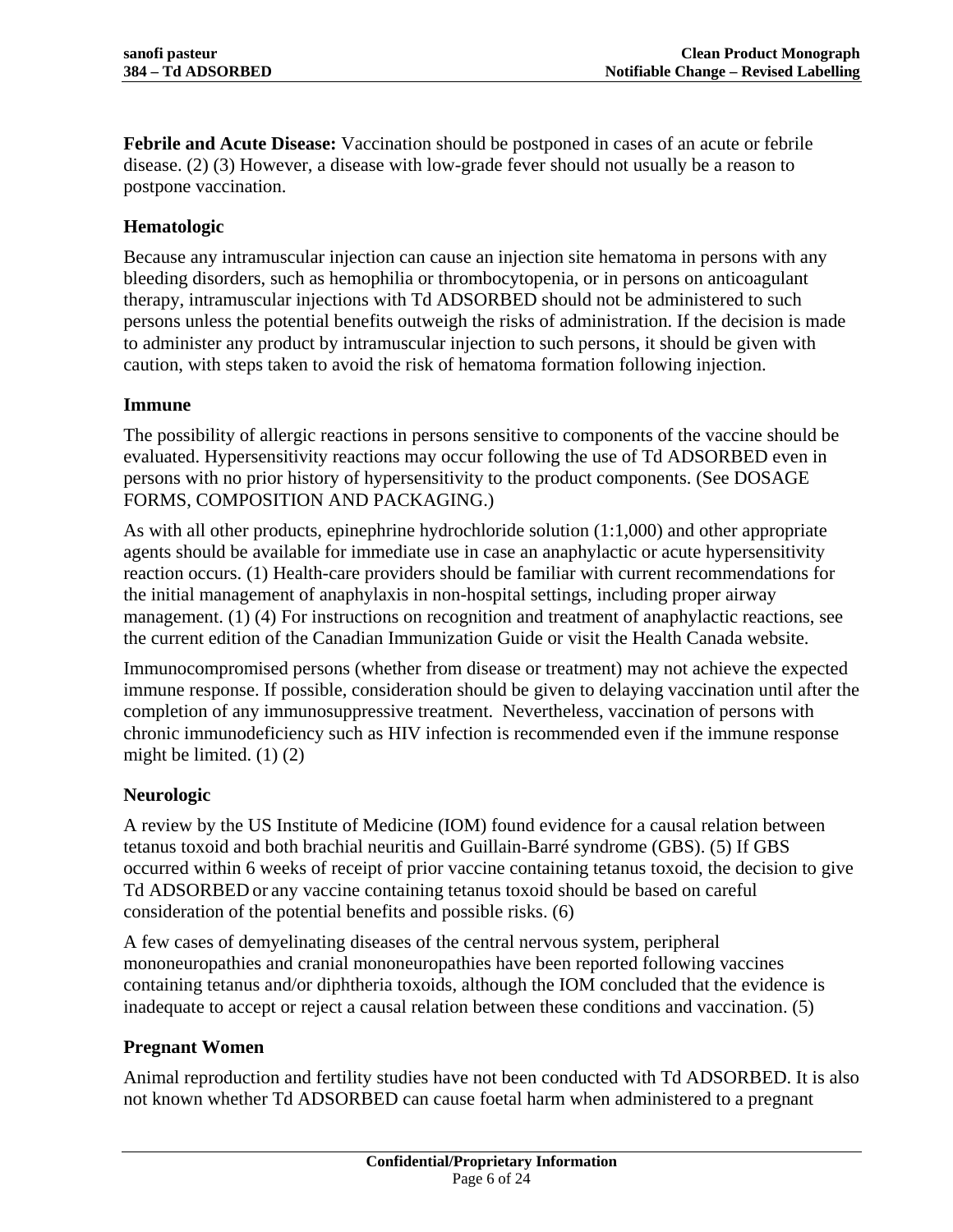woman or can affect reproduction capacity. Td ADSORBED should be given to a pregnant woman only if clearly needed, as per national recommendations.

## **Nursing Women**

It is not known whether the active substances included in Td ADSORBED are excreted in human milk. The effect of administration of Td ADSORBED during lactation has not been assessed. As Td ADSORBED is inactivated, any risk to the mother or the infant is improbable. However, the risks and benefits of vaccination should be assessed before making the decision to immunize a nursing woman.

# <span id="page-6-0"></span>**ADVERSE REACTIONS**

## **Clinical Trial Adverse Drug Reactions**

Because clinical trials are conducted under widely varying conditions, adverse reaction rates observed in the clinical trials of a vaccine cannot be directly compared to rates in the clinical trials of another vaccine and may not reflect rates observed in practice. The adverse reaction information from clinical trials does, however, provide a basis for identifying the adverse events that appear to be related to vaccine use and for approximating rates of those events.

During clinical trials, the most common adverse reactions associated with the administration of Td ADSORBED were pain, swelling and redness at the injection site in all age groups and following both primary and booster immunization.

In a clinical study of primary immunization conducted in Canada, Td ADSORBED was administered as a three dose primary series to 18 subjects, 8 of whom were 6 - 9 years of age and 10 of whom were 17 - 56 years of age. In three booster immunization studies conducted in Canada, Td ADSORBED was administered to 773 subjects overall, ranging in age from 12 - 59 years.

In two of the booster immunization studies, one dose of Td ADSORBED was administered to subjects who were presumed to have previously received primary immunization against tetanus and diphtheria, and had not received tetanus or diphtheria toxoid within 5 years prior to enrollment. The results from these studies are presented in Table 1.

No serious adverse events were reported following vaccination with Td ADSORBED in these studies.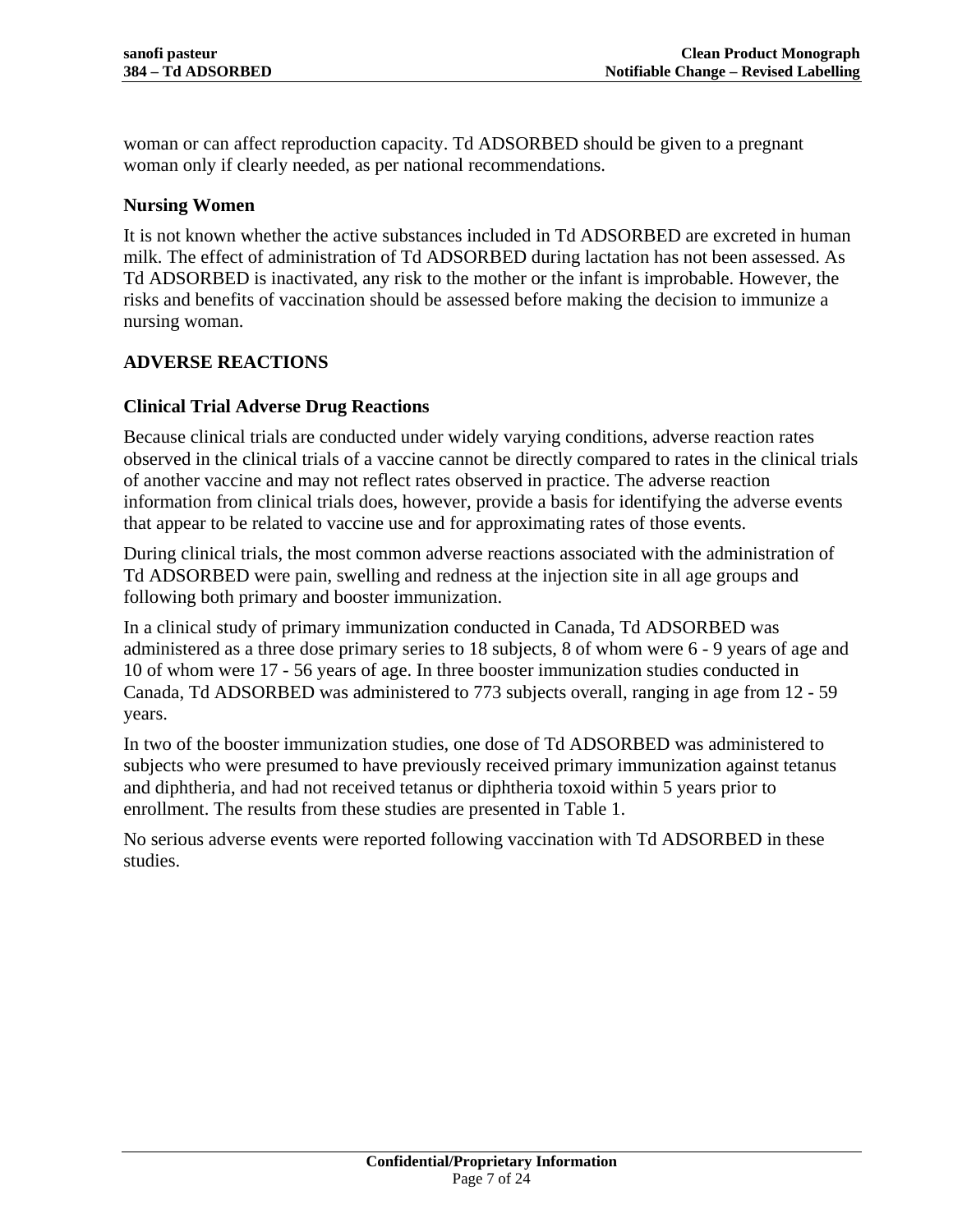|                                        | <b>TC9704</b>                                                     | <b>TD9707</b> |                                |
|----------------------------------------|-------------------------------------------------------------------|---------------|--------------------------------|
| <b>Event</b>                           | <b>Adults</b><br>Adolescents*<br>$N = 263$<br>$N = 37 (%)$<br>(%) |               | <b>Adults</b><br>$N = 126$ (%) |
| <b>Injection Site Reactions</b>        |                                                                   |               |                                |
| <b>Redness</b>                         | 5.4                                                               | 8.4           | 21.4                           |
| <b>Swelling</b>                        | 16.2                                                              | 13.3          | 10.3                           |
| Pain                                   | 81.1                                                              | 84.8          | 84.9                           |
| <b>Systemic Reactions</b>              |                                                                   |               |                                |
| <b>Fever</b><br>$(\geq 38.0^{\circ}C)$ | 2.7                                                               | 4.2           | 0.8                            |
| <b>Chills</b>                          | 8.1                                                               | 4.6           | 5.6                            |
| Sore or<br><b>Swollen Joints</b>       | 8.1                                                               | 5.3           | 5.6                            |

# **Table 1: Frequencies of Selected Solicited Adverse Events within 72 Hours Following a Dose of Td ADSORBED in Presumably Previously Primed Subjects. [\(7\)](#page-20-6) [\(8\)](#page-20-7)**

 $*$  ages  $12 - 17$  years

### **Data from Post-Marketing Experience**

The following additional adverse events have been spontaneously reported during the post-marketing use of Td ADSORBED or a similar vaccine manufactured by Sanofi Pasteur, one of identical antigenic content but with thimerosal instead of 2-phenoxyethanol, one of identical tetanus antigen content but lower diphtheria antigen content and thimerosal instead of 2 phenoxyethanol. Because these events are reported voluntarily from a population of uncertain size, it is not always possible to reliably estimate their frequency or establish a causal relationship to vaccine exposure. Decisions to include these events in labelling were based on one or more of the following factors: 1) severity of the event, 2) frequency of reporting, or 3) strength of causal connection to Td ADSORBED.

### **Blood and Lymphatic System Disorders**

Lymphadenopathy

### **Immune System Disorders**

Allergic reactions including anaphylaxis/anaphylactic reactions, urticaria and oedema of the mouth

### **Nervous System Disorders**

Paresthesia, dizziness, syncope

Guillain Barré syndrome (GBS) has been exceptionally reported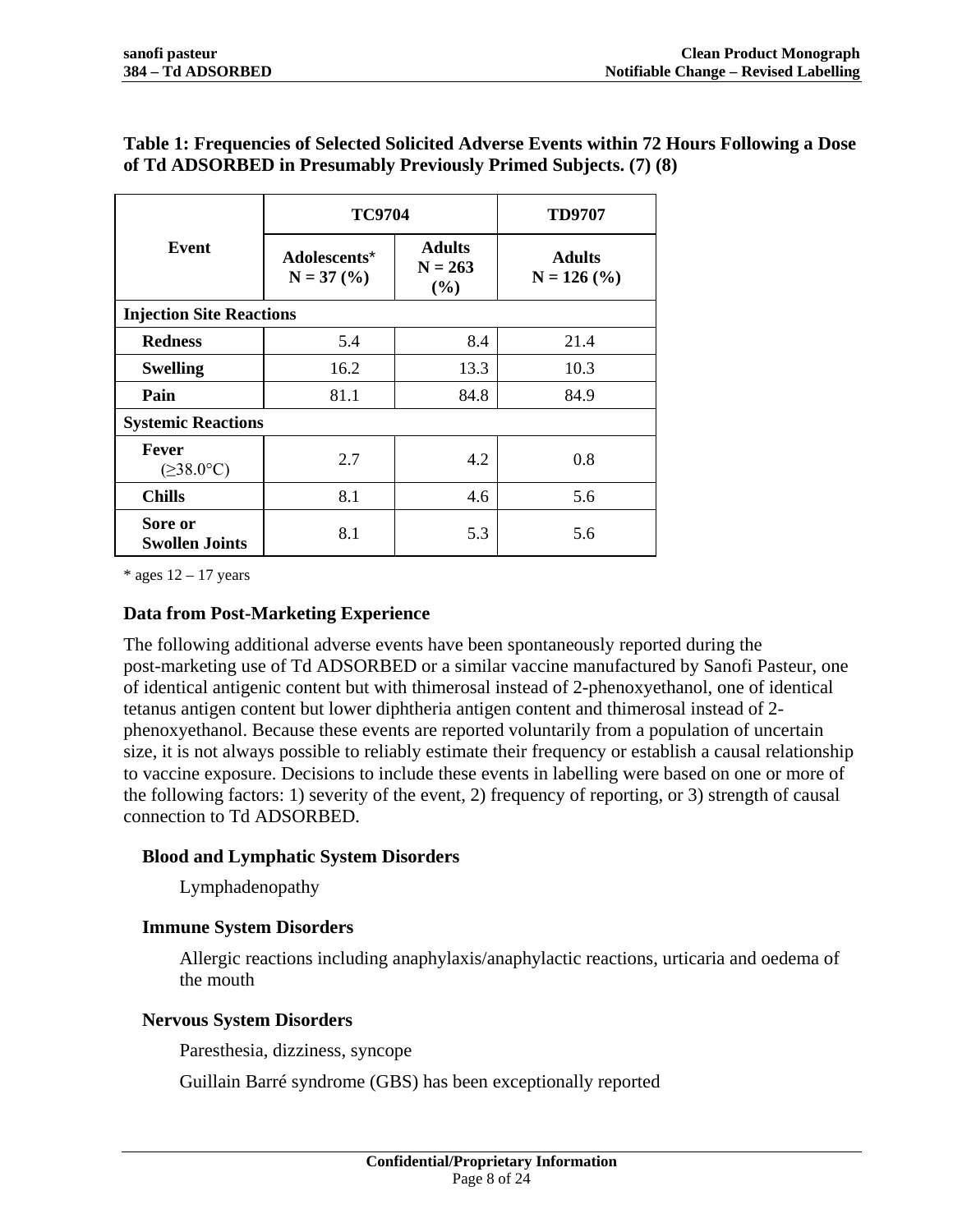## **Respiratory, Thoracic and Mediastinal disorders**

Bronchospasm

### **Gastrointestinal Disorders**

Vomiting

### **Skin and Subcutaneous Tissue Disorders**

Rash, pruritus, rash erythematous, rash maculopapular

## **Musculoskeletal, Connective Tissue and Bone Disorders**

Myalgia, pain in extremities

## **General Disorders and Administration Site Conditions**

Injection site reactions (including inflammation, mass, oedema, induration, warmth, pruritus, cellulitis, discomfort)

Fatigue, oedema peripheral

Physicians, nurses and pharmacists should report any adverse occurrences temporally related to the administration of the product in accordance with local requirements and to the Global Pharmacovigilance Department, Sanofi Pasteur Limited, 1755 Steeles Avenue West, Toronto, ON, M2R 3T4 Canada. 1-888-621-1146 (phone) or 416-667-2435 (fax).

# **DRUG INTERACTIONS**

# **Vaccine-Drug Interactions**

Immunosuppressive treatments may interfere with the development of the expected immune response. (See [WARNINGS AND PRECAUTIONS.](#page-4-1))

### **Concomitant Vaccine Administration**

There are no data available on the concomitant administration of Td ADSORBED with other live or inactivated parenteral vaccines. Vaccine administered simultaneously should be given using separate syringes at separate sites, as appropriate for the recipient's age and previous vaccination status. [\(1\)](#page-20-0)

The vaccine must not be mixed with other medicinal products.

# <span id="page-8-0"></span>**DOSAGE AND ADMINISTRATION**

### **Recommended Dose**

### **Primary Immunization** [\(1\)](#page-20-0) [\(9\)](#page-20-8)

For primary immunization of persons 7 years of age and older, a series of three (0.5 mL) doses is required. The first two doses should be given 4 to 8 weeks apart and the third dose 6 to 12 months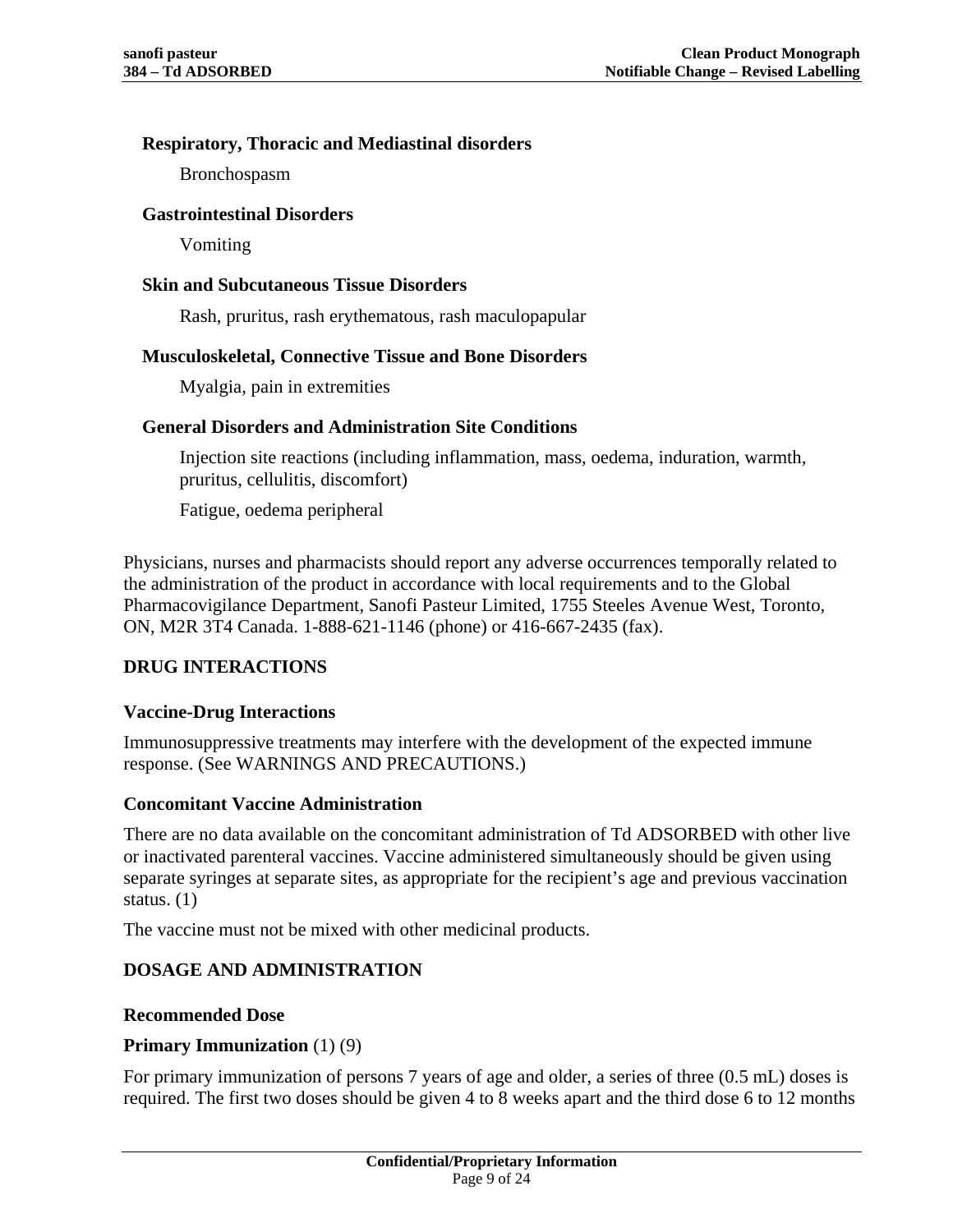later.

Interruption of the recommended schedule with a delay between doses should not interfere with the final immunity achieved with Td ADSORBED. There is no need to start the series over, regardless of the time elapsed between doses.

# **Booster Immunization**

For booster immunization of persons 7 years of age and older a single (0.5 mL) dose is required. There are currently no data upon which to base a recommendation for the optimal interval for administering subsequent booster doses with Td ADSORBED. For persons who have previously been immunized against tetanus and diphtheria, a dose of 0.5 mL should be administered as a reinforcing dose at approximately 10 year intervals.

Fractional doses (doses <0.5 mL) should not be given. The effect of fractional doses on safety and efficacy has not been determined. [\(4\)](#page-20-3)

Health-care professionals should refer to the NACI guidelines for tetanus prophylaxis in routine wound management shown in **Table 2**.

| <b>History of Tetanus</b>                                  |     | <b>Clean, Minor</b><br><b>Wounds</b> | <b>All Other Wounds</b> |                       |  |
|------------------------------------------------------------|-----|--------------------------------------|-------------------------|-----------------------|--|
| <b>Immunization</b>                                        | Td* | TIG <sup>+</sup><br>(Human)          | Td                      | <b>TIG</b><br>(Human) |  |
| Uncertain or $<$ 3 doses<br>of an immunization<br>series** | Yes | N <sub>0</sub>                       | Yes                     | Yes                   |  |
| $\geq$ 3 doses received in an<br>immunization series**     | No‡ | No                                   | No§                     | No††                  |  |

**Table 2: NACI Recommended Use of Immunizing Agents in Wound Management** [\(1\)](#page-20-0)

- Adult-type tetanus and diphtheria toxoid.
- † Tetanus immune globulin, given at a separate site from the Td.
- \*\* Primary immunization is at least 3 doses at age appropriate intervals.
- ‡ Yes, if >10 years since last booster.
- § Yes, if >5 years since last booster.
- †† Yes, if persons are known to have a significant humoral immune deficiency state (eg, HIV, agammaglobulinemia) since immune response to tetanus toxoid may be suboptimal.

A thorough attempt must be made to determine whether a patient has completed primary immunization. Persons who have completed primary immunization against tetanus and who sustain wounds that are minor and uncontaminated should receive a booster dose of a tetanus toxoid-containing preparation if they have not received tetanus toxoid within the preceding 10 years. For tetanus-prone wounds (eg, wounds contaminated with dirt, feces, soil and saliva, puncture wounds, avulsions and wounds resulting from missiles, crushing, burns or frostbite), a booster is appropriate if the patient has not received a tetanus toxoid-containing preparation within the preceding 5 years. [\(1\)](#page-20-0)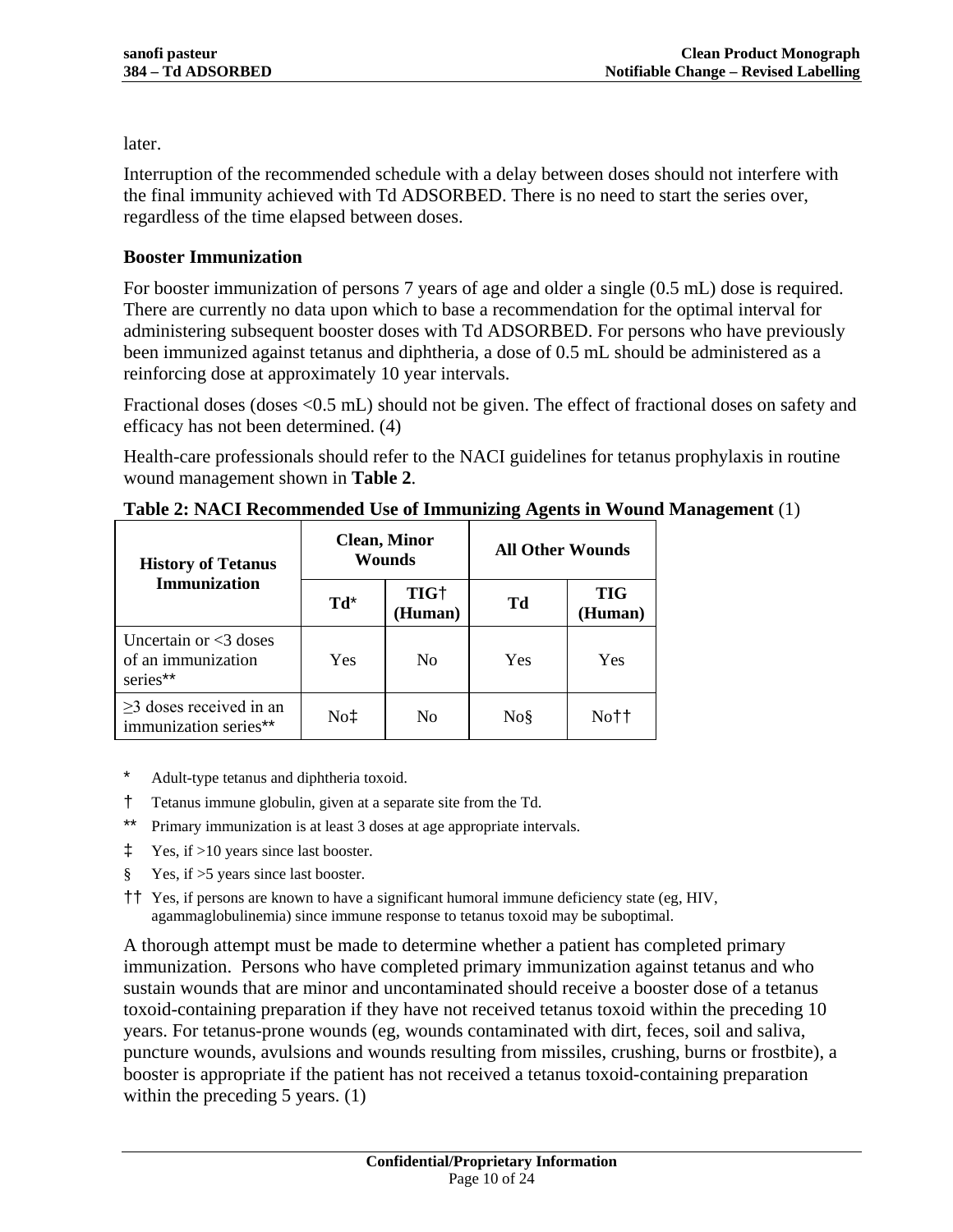# **Administration**

Inspect for extraneous particulate matter and/or discolouration before use. (See [DESCRIPTION.](#page-3-1)) If these conditions exist, the product should not be administered.

**Shake the vial well** until a uniform, cloudy, suspension results. Cleanse the vial stopper with a suitable germicide prior to withdrawing the dose. Do not remove either the stopper or the metal seal holding it in place. Aseptic technique must be used. Use a separate sterile needle and syringe, or a sterile disposable unit for each individual recipient, to prevent disease transmission. Needles should not be recapped but should be disposed of according to biohazard waste guidelines. (See [WARNINGS AND PRECAUTIONS.](#page-4-1))

Before injection, the skin over the site to be injected should be cleansed with a suitable germicide. Administer the total volume of 0.5 mL **intramuscularly** (IM). The preferred site of injection is the deltoid muscle.

Give the patient a permanent personal immunization record. In addition, it is essential that the physician or nurse record the immunization history in the permanent medical record of each patient. This permanent office record should contain the name of the vaccine, date given, dose, manufacturer and lot number.

## **Overdosage**

For management of suspected drug overdose, contact your regional Poison Control Centre.

# **ACTION AND CLINICAL PHARMACOLOGY**

### **Tetanus and Diphtheria**

Tetanus is an acute and often fatal disease caused by an extremely potent neurotoxin produced by *C. tetani*. The toxin causes neuromuscular dysfunction, with rigidity and spasms of skeletal muscles. Protection against disease attributable to *C. tetani* is due to the development of neutralizing antibodies to tetanus toxin. A serum tetanus antitoxin level of at least 0.01 IU/mL, measured by neutralization assay, is considered the minimum protective level. [\(2\)](#page-20-1) [\(3\)](#page-20-2) A tetanus antitoxin level of at least 0.1 IU/mL as measured by the ELISA used in clinical studies of Td ADSORBED is considered as protective for tetanus. Levels of 1.0 IU/mL have been associated with long-term protection.

Strains of *C. diphtheriae* that produce diphtheria toxin can cause severe or fatal illness characterized by membranous inflammation of the upper respiratory tract and toxin-induced damage to the myocardium and nervous system. Protection against disease attributable to *C. diphtheriae* is due to the development of neutralizing antibodies to diphtheria toxin. A serum diphtheria antitoxin level of 0.01 IU/mL is the lowest level giving some degree of protection. [\(2\)](#page-20-1) [\(3\)](#page-20-2) Antitoxin levels of at least 0.1 IU/mL are generally regarded as protective. [\(2\)](#page-20-1) Levels

of 1.0 IU/mL have been associated with long-term protection. [\(3\)](#page-20-2)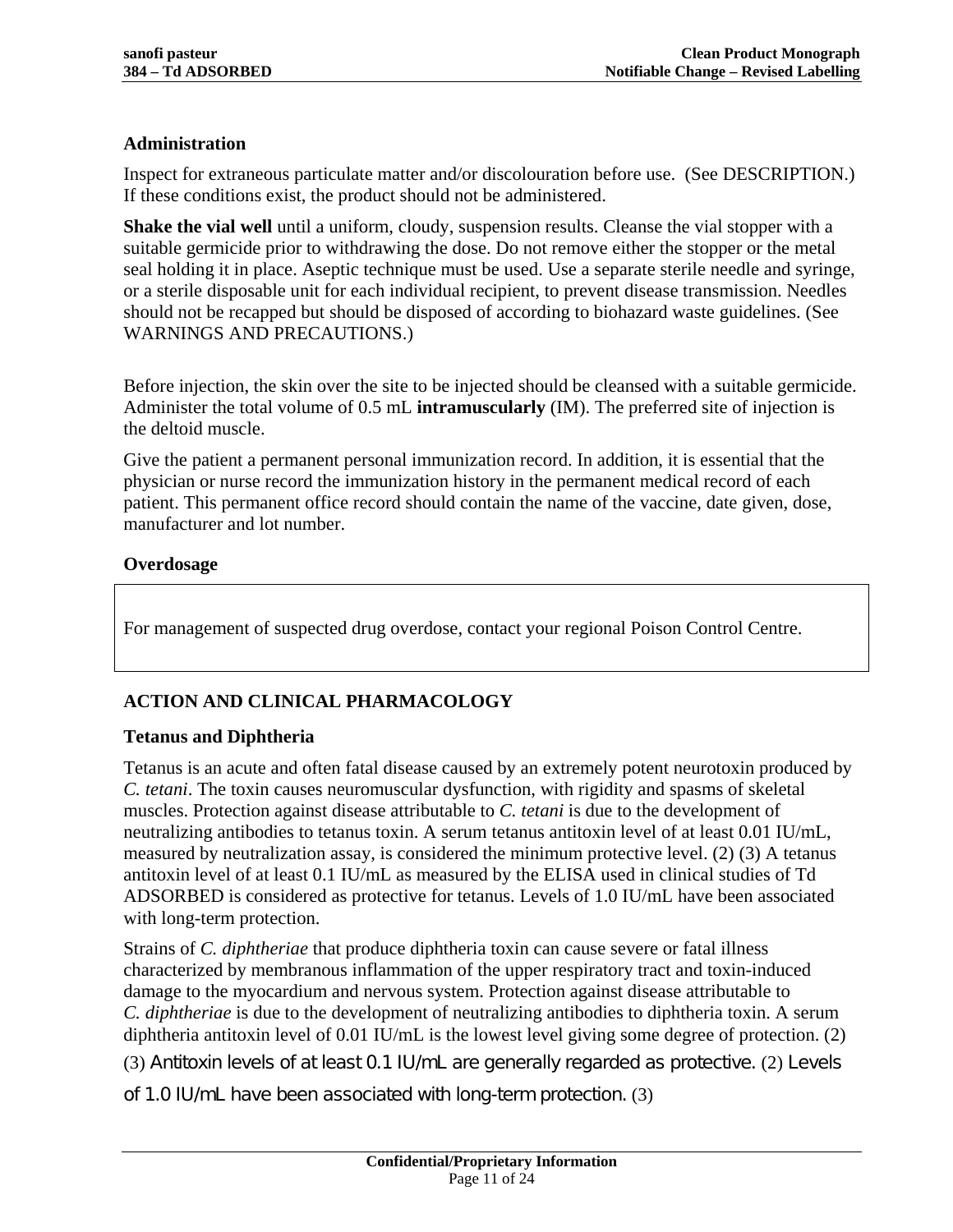# **STORAGE AND STABILITY**

Store at 2° to 8°C (35° to 46°F). **Do not freeze**. Discard product if exposed to freezing. Do not use after expiration date.

# <span id="page-11-0"></span>**DOSAGE FORMS, COMPOSITION AND PACKAGING**

### **Dosage Forms**

Td ADSORBED is supplied as a sterile, cloudy, white, uniform suspension in a vial.

| <b>Composition</b>                                          |                  |
|-------------------------------------------------------------|------------------|
| Each single dose $(0.5 \text{ mL})$ contains:               |                  |
| <b>Active Ingredients</b>                                   |                  |
| <b>Tetanus Toxoid</b>                                       | 5 <sub>Lf</sub>  |
| Diphtheria Toxoid                                           | 2 <sub>Lf</sub>  |
| <b>Other Ingredients</b>                                    |                  |
| <b>Excipients</b>                                           |                  |
| Aluminum Phosphate (adjuvant)                               | $1.5 \text{ mg}$ |
| 2-phenoxyethanol                                            | $0.6\%$ v/v      |
| Isotonic solution of Sodium Chloride in Water for Injection | q.s. $0.5$ mL    |

# **Manufacturing Process Residuals**

Formaldehyde is present in trace amounts.

### **Packaging**

Td ADSORBED is supplied in 0.5 mL single dose glass vials.

The vials are made of Type 1 glass. The container closure system of Td ADSORBED is free of latex (natural rubber).

Td ADSORBED is available in a package of:

5 single dose vials

Vaccine Information Service: 1-888-621-1146 or 416-667-2779. Business hours: 8 a.m. to 5 p.m. Eastern Time, Monday to Friday.

Full product monograph available on request or visit us at www.sanofipasteur.ca

Product information as of October 2012.

Manufactured by: **Sanofi Pasteur Limited** Toronto, Ontario, Canada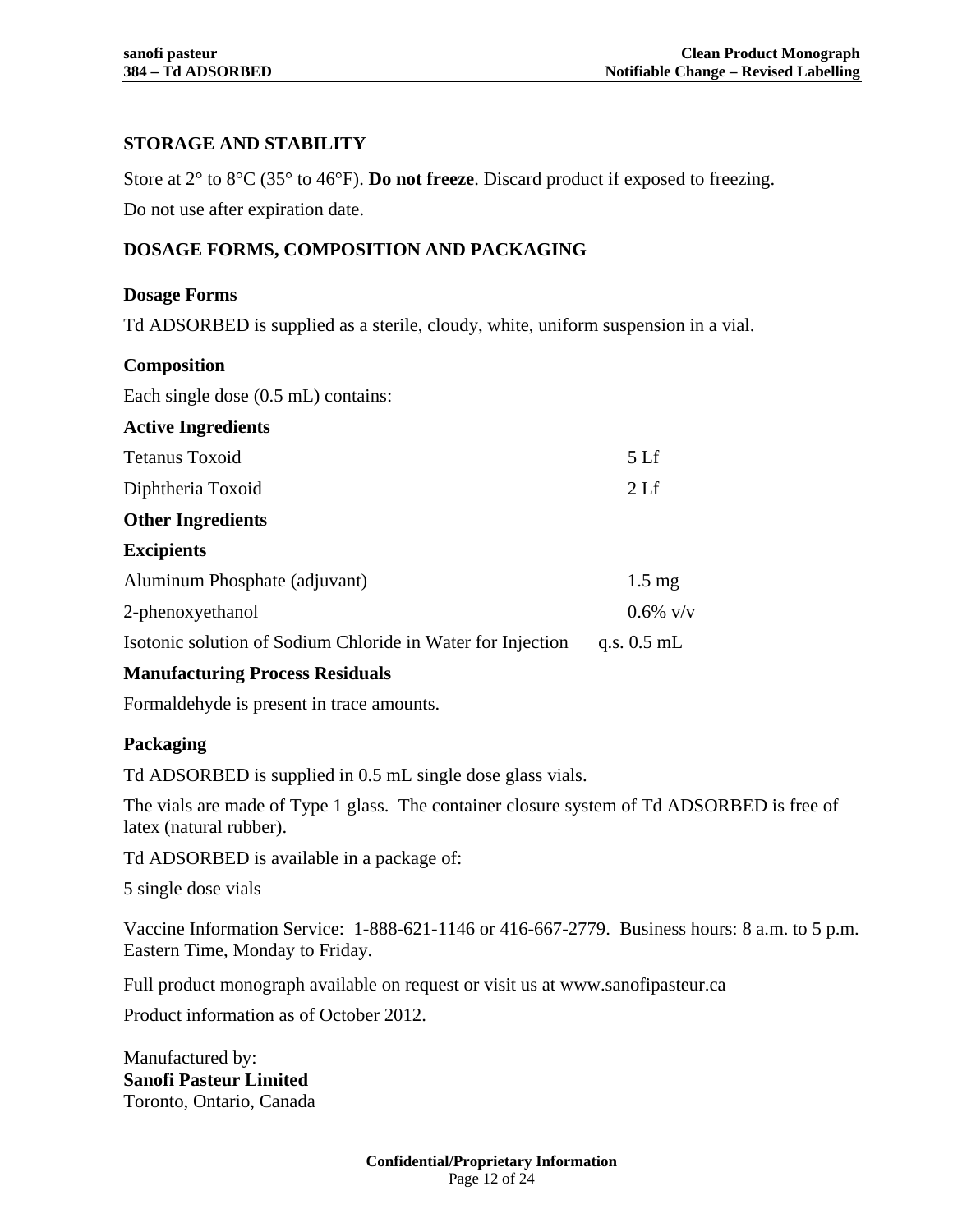R15-1012 Canada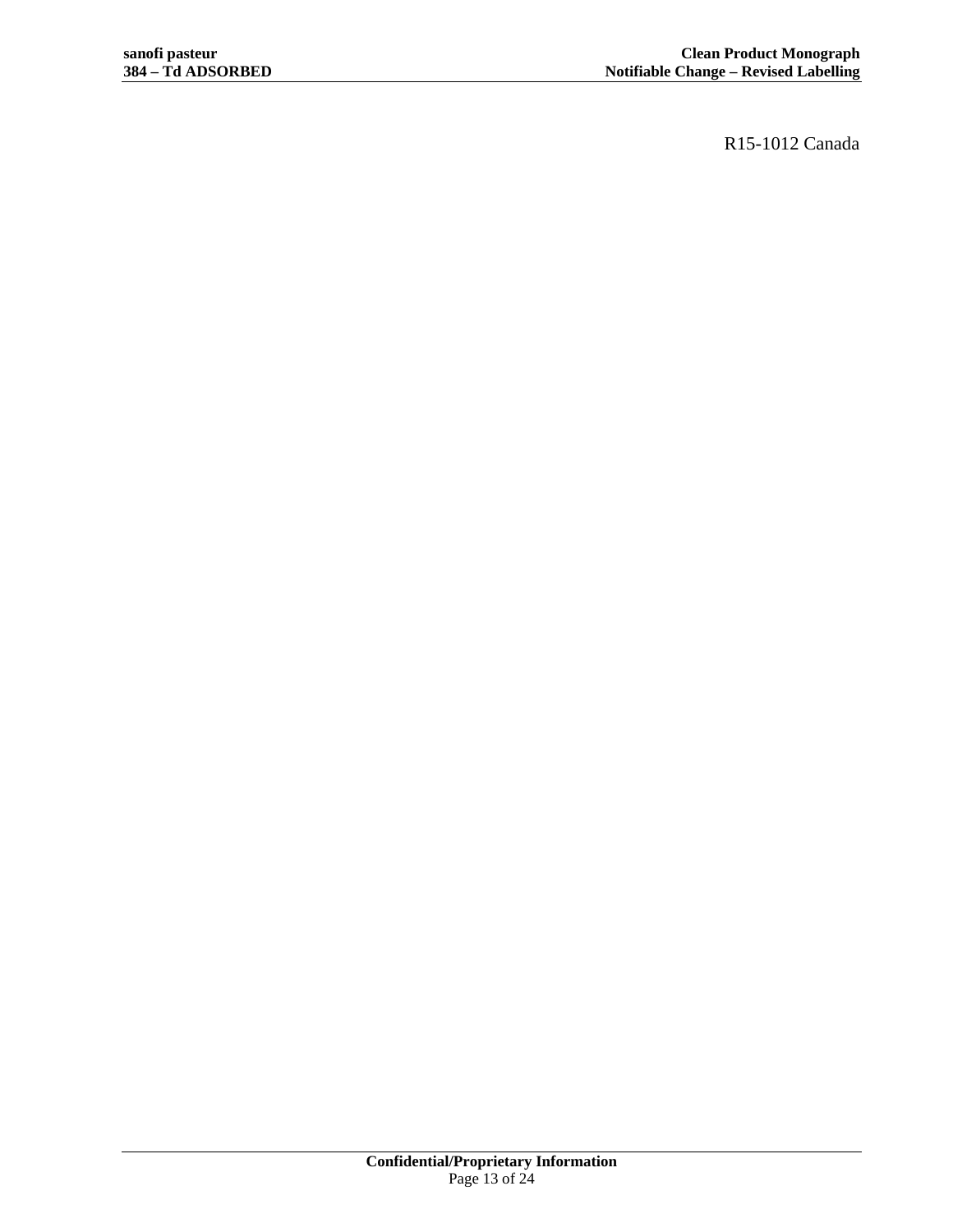# **PART II: SCIENTIFIC INFORMATION**

# **PHARMACEUTICAL INFORMATION**

#### **Drug Substance**

Proper name: Tetanus Toxoids and Diphtheria Toxoids,Vaccine Adsorbed

### **Product Characteristics**

Td ADSORBED [Tetanus and Diphtheria Toxoids Adsorbed] is a sterile, cloudy, white uniform suspension of tetanus and diphtheria toxoids adsorbed separately on aluminum phosphate and suspended in isotonic sodium chloride solution.

*C. diphtheriae* is grown in modified Mueller's growth medium. [\(10\)](#page-20-9) After purification by ammonium sulphate fractionation, diphtheria toxin is detoxified with formaldehyde and diafiltered. *C. tetani* is grown in modified Mueller-Miller casamino acid medium without beef heart infusion. [\(11\)](#page-20-10) Tetanus toxin is detoxified with formaldehyde and purified by ammonium sulphate fractionation and diafiltration. Diphtheria and tetanus toxoids are individually adsorbed onto aluminum phosphate.

The adsorbed diphtheria, tetanus components are combined with aluminum phosphate (as adjuvant), 2-phenoxyethanol (as excipient) and water for injection.

When tested in guinea pigs, the tetanus component induces at least 2 neutralizing units/mL of serum and the diphtheria component induces at least 0.5 neutralizing units/mL of serum.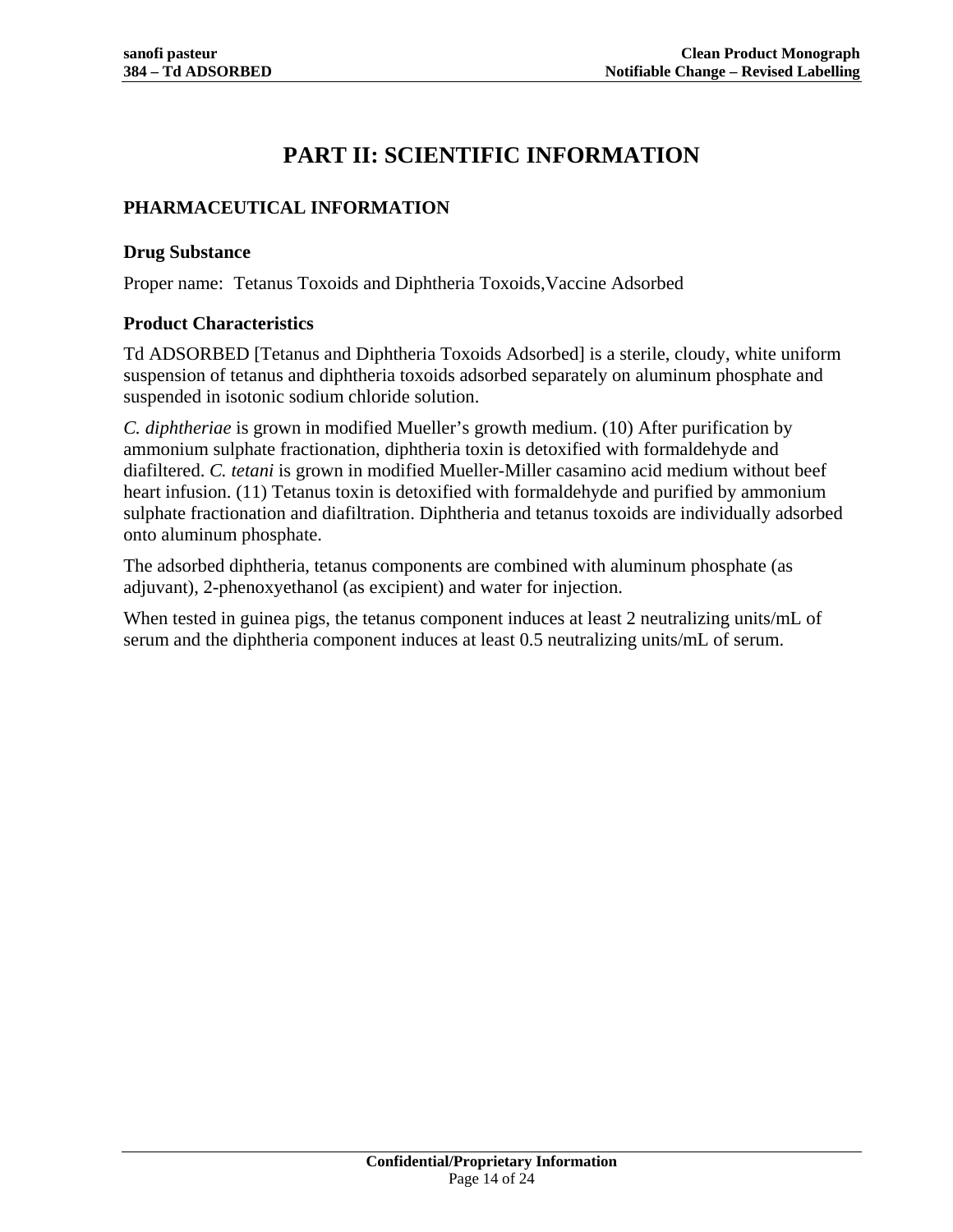# **CLINICAL TRIALS**

Three clinical trials (TC9704, TD9707 and Primary Immunization Study), conducted in Canada, provide the clinical basis for the licensure of Td ADSORBED in Canada.

### **Study demographics and trial design**

### **Table 3: Summary of Demographics and Study Design of the Trials with Td ADSORBED**

| <b>Study</b>                                   | <b>Study Design</b>                                                                                               | Dosage and<br>Route of<br>Administration | <b>Study</b><br>Population*<br>$(N = ITT\dagger)$         | <b>Mean Age</b><br>(Range)       | <b>Gender</b>                                   |
|------------------------------------------------|-------------------------------------------------------------------------------------------------------------------|------------------------------------------|-----------------------------------------------------------|----------------------------------|-------------------------------------------------|
| <b>TC9704</b>                                  | Randomized,<br>controlled,<br>double-blind,<br>multicentre<br>comparative<br>trial with Td<br>used as<br>control. | $0.5$ mL<br>I.M.                         | Adolescents<br>$(N = 37)$<br><b>Adults</b><br>$(N = 263)$ | 33.5 years<br>$(12.0 - 53.9)$    | Males<br>$(N = 95)$<br>Females<br>$(N = (205))$ |
| <b>TD9707</b>                                  | Randomized,<br>controlled,<br>single-blind,<br>multicentre<br>comparative<br>trial with Td<br>used as<br>control. | $0.5$ mL<br>I.M.                         | <b>Adults</b><br>$(N = 126)$                              | 37.93 years<br>$(19.43 - 58.48)$ | Males<br>$(N = 44)$<br>Females<br>$(N = 82)$    |
| <b>Primary</b><br><b>Immunization</b><br>study | Open label,<br>single center<br>trial                                                                             | $0.5$ mL<br>I.M.                         | Children<br>$(N=8)$<br><b>Adults</b><br>$(N=9)$           | $18.75$ years<br>$(7 - 30.5)$    | Males<br>$(N=5)$<br>Females<br>$(N=12)$         |

\* All studies required participants to be in good health and not have been vaccinated against diphtheria, or tetanus within the last 5 years.

† Intent-to-Treat (ITT) population includes all participants who were randomized and received Td ADSORBED.

The efficacy of tetanus toxoid and diphtheria toxoid used in Td ADSORBED [Tetanus and Diphtheria Toxoids Adsorbed] was determined on the basis of immunogenicity studies.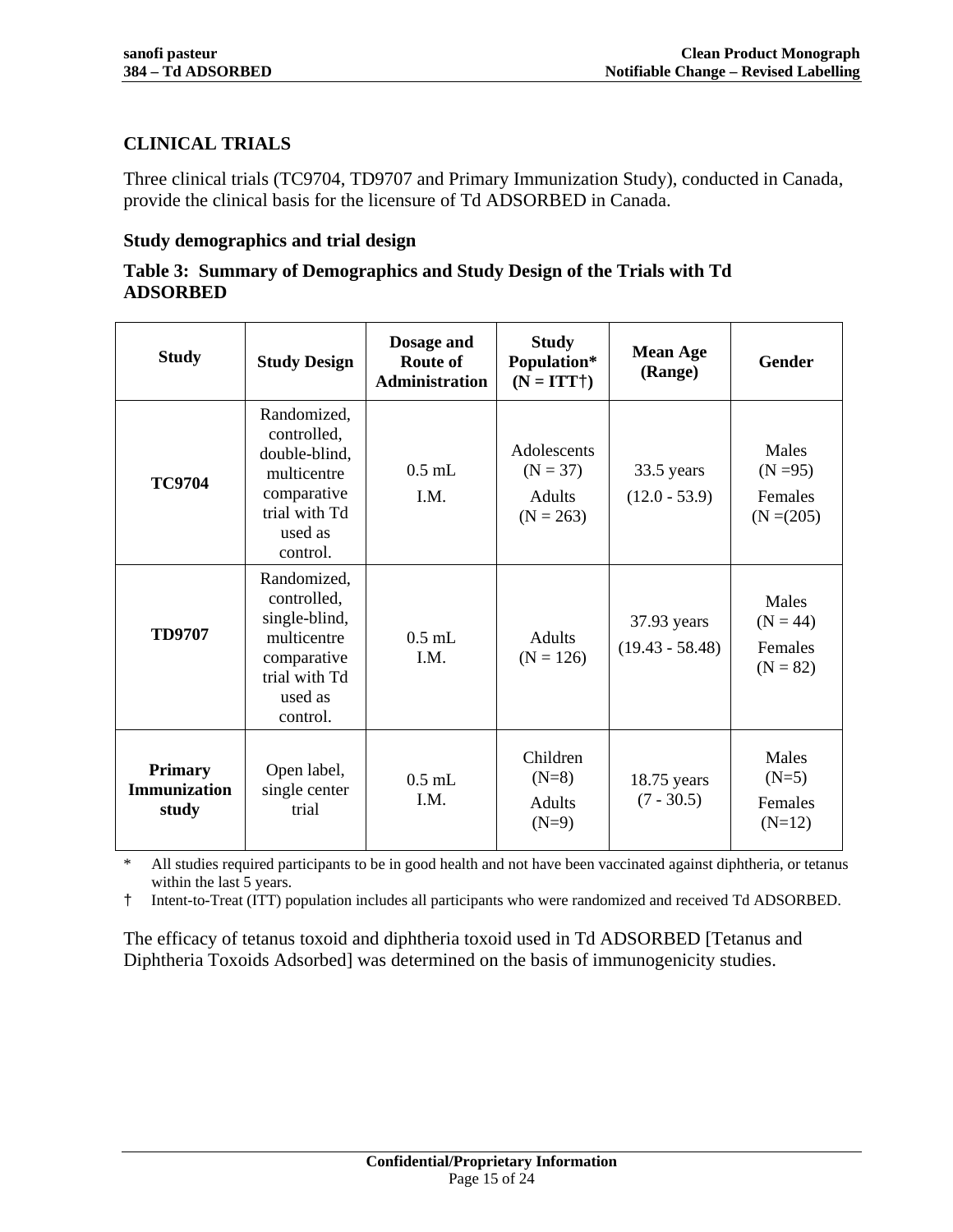# **Immunogenicity**

Serological correlates of protection have been defined for diphtheria and tetanus. The efficacy of the tetanus toxoid and diphtheria toxoid used in Td ADSORBED was inferred by the demonstration that the immune responses to these antigens attain levels previously established as protective  $(≥0.1$  IU/mL).  $(2)$   $(3)$ 

A serum diphtheria antitoxin level of 0.01 IU/mL is the lowest level giving some degree of protection. Antitoxin levels of  $\geq 0.1$  IU/mL are generally regarded as protective. Levels of 1.0 IU/mL have been associated with long-term protection. [\(2\)](#page-20-1)

A serum tetanus antitoxin in level of  $\geq$ 0.01 IU/mL measured by neutralization assay is considered the minimum protective level. [\(12\)](#page-20-11) A tetanus antitoxin level  $\geq$ 0.1 IU/mL as measured by the ELISA used in clinical studies of Td ADSORBED is considered protective. [\(3\)](#page-20-2)

# **Primary Immunization**

Primary immunization with tetanus toxoid and diphtheria toxoid used in Td ADSORBED, administered as a series of three doses of Td was evaluated in 17 participants ages 6 to 56 years in a study conducted in Canada. The first two doses were administered two months apart, followed by a third dose six to eight months after the second dose. Serum tetanus antitoxin levels were measured by an in vivo neutralizing assay and serum diphtheria antitoxin levels were measured by an in vitro neutralizing assay. All 17 participants had serum tetanus and diphtheria antitoxin levels pre-vaccination and 7 days post-vaccination <0.01 IU/mL, consistent with no previous immunization. Four weeks following the second dose, all 17 participants had a serum tetanus antitoxin level >0.1 IU/mL and a serum diphtheria antitoxin level  $\geq$ 0.01 IU/mL. Four weeks following the third dose, all 17 participants had a serum diphtheria antitoxin level  $>0.1$  IU/mL.

### **Booster Immunization**

In two studies conducted in Canada (TC9704 and TD9707), the immune responses to a dose of Td ADSORBED were evaluated in subjects who were presumed to have previously received primary immunization against tetanus and diphtheria, and had not received tetanus or diphtheria toxoid within 5 years prior to enrollment. Prior to vaccination and 28 - 35 days following vaccination, serum tetanus antitoxin levels were measured by an ELISA that has been shown to correlate with an *in vivo* neutralizing assay, and serum diphtheria antitoxin levels were measured by an *in vitro* neutralizing assay. The results from these studies are presented in Tables 4 and 5.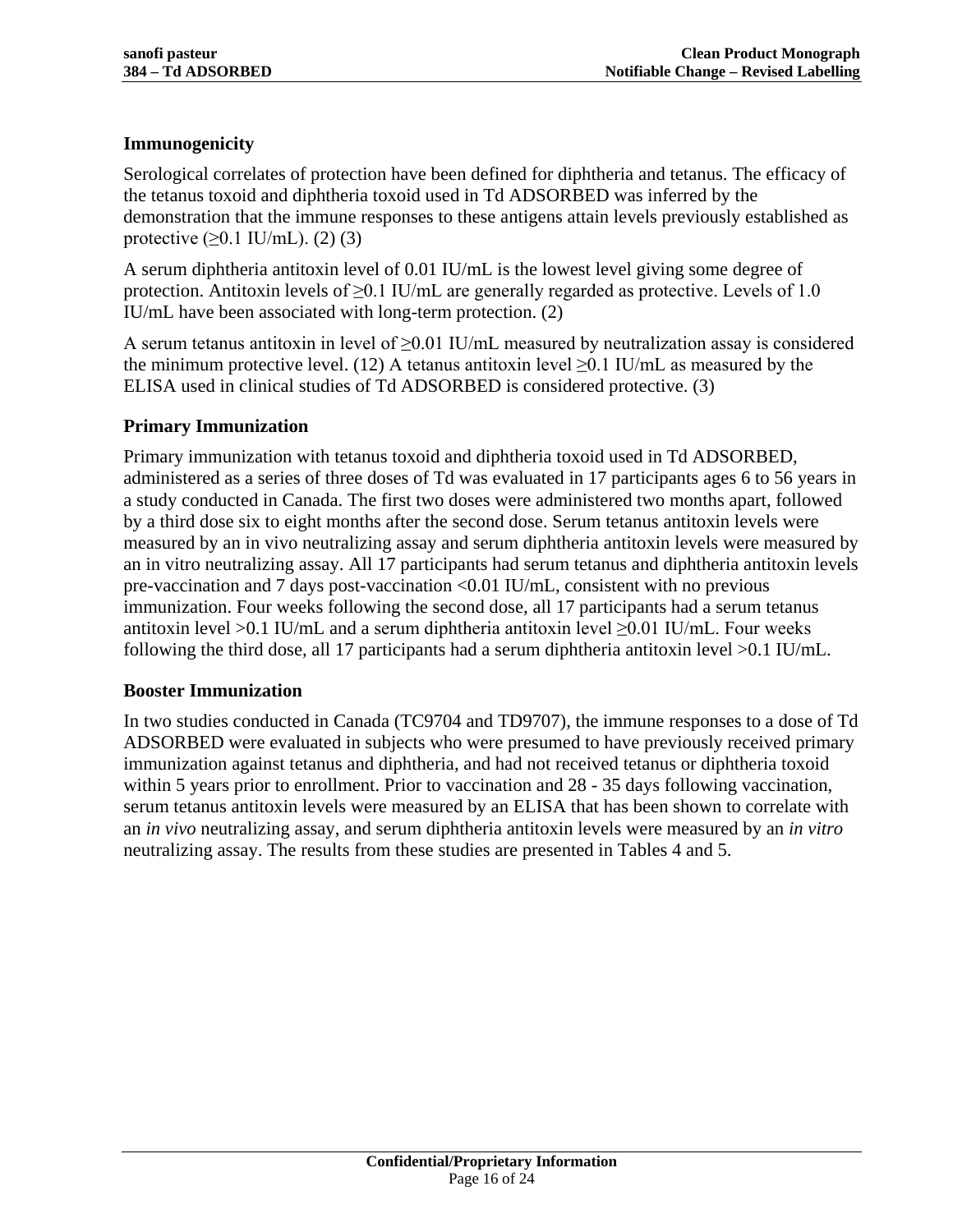# **Table 4: Tetanus Antitoxin Levels and Booster Response Rates in Presumably Previously Primed Adolescents and Adults Who Received a Dose of Td ADSORBED**

|                                 |        | Percent of Subjects with Specified Levels of Antitoxin and a Booster Response |              |                  |              |                  |              |                                         |                 |
|---------------------------------|--------|-------------------------------------------------------------------------------|--------------|------------------|--------------|------------------|--------------|-----------------------------------------|-----------------|
| Study / Age<br>Timing*<br>Group |        | $\geq 0.01$ IU/mL                                                             |              | $\geq 0.1$ IU/mL |              | $\geq 1.0$ IU/mL |              | <b>Booster</b><br>Response <sup>†</sup> |                 |
|                                 |        | $\frac{0}{0}$                                                                 | 95% CI       | $\frac{6}{6}$    | 95% CI       | $\frac{6}{6}$    | 95% CI       | $\frac{6}{6}$                           | 95% CI          |
| <b>TC9704</b>                   |        |                                                                               |              |                  |              |                  |              |                                         |                 |
| <b>Adolescent</b>               | Pre-   | 97.3                                                                          | (85.8, 99.9) | 89.2             | (74.6, 97.0) | 10.8             | (3.0, 25.4)  |                                         |                 |
| $s\ddagger$<br>$(N = 37)$       | Post - | 100                                                                           | (90.5, 100)  | 100              | (90.5, 100)  | 100              | (90.5, 100)  | 100                                     | (90.5,<br>100)  |
|                                 | Pre-   | 98.9                                                                          | (96.7, 99.8) | 95.1             | (91.7, 97.3) | 54.4             | (48.1, 60.5) |                                         |                 |
| <b>Adults</b><br>$(N = 263)$    | Post-  | 100                                                                           | (98.6, 100)  | 99.6             | (97.9, 100)  | 98.9             | (96.7, 99.8) | 80.6                                    | (75.3,<br>85.2) |
| <b>TD9707</b>                   |        |                                                                               |              |                  |              |                  |              |                                         |                 |
| <b>Adults</b>                   | Pre-   | 99.2                                                                          | (95.5, 100)  | 92.6             | (86.5, 96.6) | 59.0             | (49.7, 67.8) | $\overline{\phantom{a}}$                |                 |
| $(N = 122)$                     | Post-  | 100                                                                           | (97.0, 100)  | 100              | (97.0, 100)  | 96.7             | (91.8, 99.1) | 81.2                                    | (73.1,<br>87.7) |

\* Pre: indicates pre-vaccination. Post: indicates 28 - 35 days post-vaccination.

† Booster response: ≥4-fold increase in post-vaccination antitoxin level relative to pre-vaccination level and postvaccination level ≥0.1 IU/mL.

‡ Adolescents ages 12 - 17 years.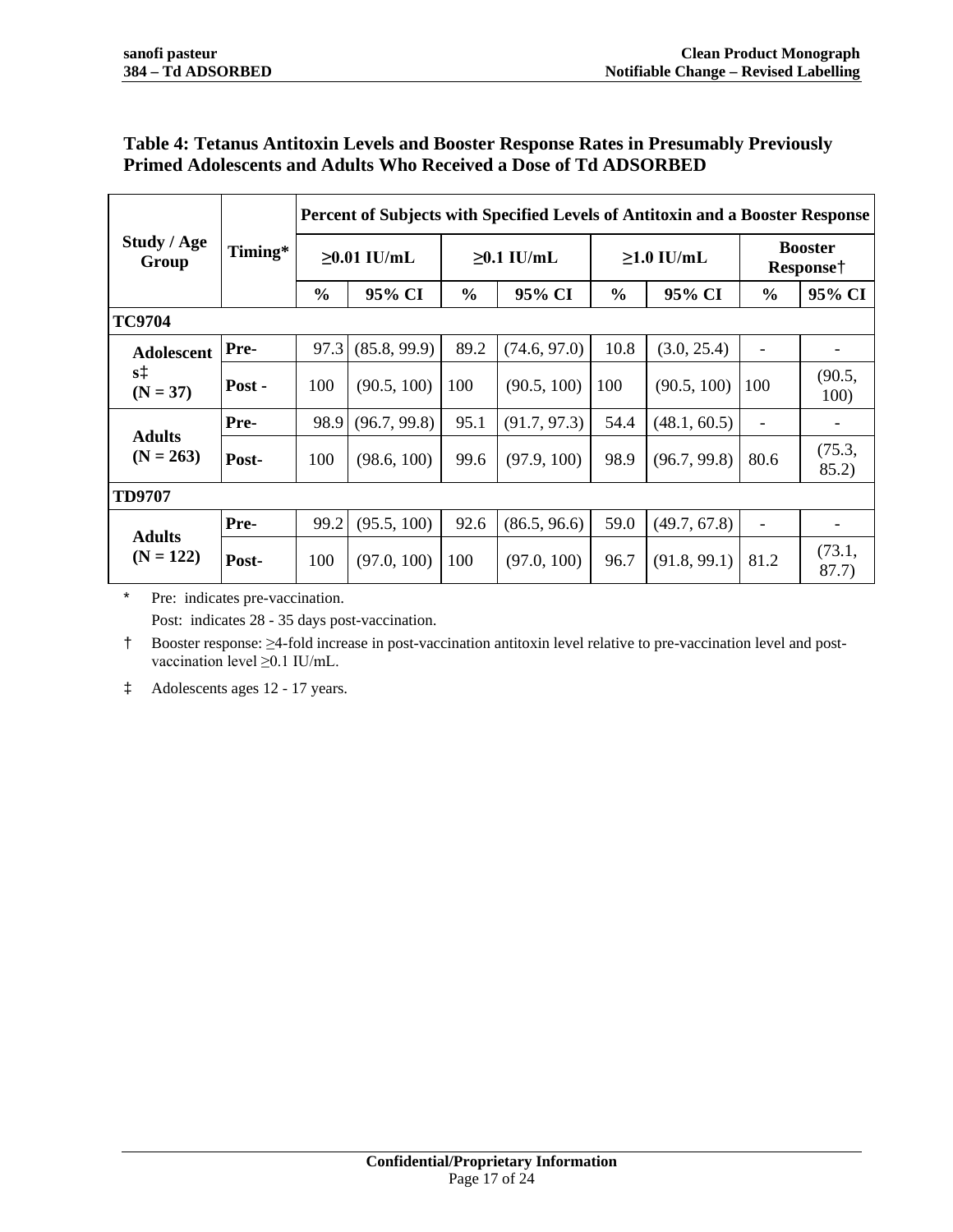| Study / Age                                  | Timing* | Percent of Subjects with Specified Levels of Antitoxin and a<br><b>Booster Response</b> |              |                  |              |                          |              |  |
|----------------------------------------------|---------|-----------------------------------------------------------------------------------------|--------------|------------------|--------------|--------------------------|--------------|--|
| Group                                        |         | $\geq 0.01$ IU/mL                                                                       |              | $\geq 0.1$ IU/mL |              | <b>Booster Responset</b> |              |  |
|                                              |         | $\frac{0}{0}$                                                                           | 95% CI       | $\%$             | 95% CI       | $\%$                     | 95% CI       |  |
| <b>TC9704</b>                                |         |                                                                                         |              |                  |              |                          |              |  |
| Adolescents <sup><math>\ddagger</math></sup> | Pre-    | 89.2                                                                                    | (74.6, 97.)  | 56.8             | (39.5, 72.9) |                          |              |  |
| $(N = 37)$                                   | Post -  | 100                                                                                     | (90.5, 100)  | 100              | (90.5, 100)  | 100                      | (90.5, 100)  |  |
| <b>Adults</b>                                | Pre-    | 78.7                                                                                    | (73.3, 83.5) | 38.4             | (32.5, 44.6) |                          |              |  |
| $(N = 263)$                                  | Post-   | 98.9                                                                                    | (96.7, 99.8) | 84.8             | (79.9, 88.9) | 77.6                     | (72.0, 82.5) |  |
| <b>TD9707</b>                                |         |                                                                                         |              |                  |              |                          |              |  |
| <b>Adults</b>                                | Pre-    | 82.8                                                                                    | (74.9, 89.0) | 35.2             | (26.8, 44.4) |                          |              |  |
| $(N = 122)$                                  | Post-   | 98.4                                                                                    | (94.2, 99.8) | 89.3             | (82.5, 94.2) | 83.6                     | (75.8, 89.7) |  |

### **Table 5: Diphtheria Antitoxin Levels and Booster Response Rates in Presumably Previously Primed Adolescents and Adults Who Received a Dose of Td ADSORBED**

\* Pre: indicates pre-vaccination.

Post: indicates 28 – 35 days post-vaccination.

† Booster response: ≥4-fold increase in post-vaccination antitoxin level relative to pre-vaccination level and postvaccination level ≥0.1 IU/mL.

‡ Adolescents ages 12 - 17 years.

# **Safety**

# **Booster Immunization Studies TC9704 and TD9707** [\(7\)](#page-20-6) [\(8\)](#page-20-7)

In two of the booster immunization studies conducted in Canada, one dose of Td ADSORBED was administered to participants who were presumed to have previously received primary immunization against tetanus and diphtheria, and had not received tetanus or diphtheria toxoid within 5 years prior to enrollment. In both studies, telephone questionnaires to inquire about adverse events were administered at approximately 24 hours, 72 hours, and 14 days following vaccination. Information on adverse events that occurred after 14 days was collected at a subsequent visit, approximately one-month following vaccination. Some study sites distributed worksheets to participants to assist in recording adverse events, although the use and content of worksheets were not standardized. Frequencies of selected solicited adverse events reported anytime during the first 72 hours following vaccination are presented in Table 6. One participant in Study TD9707 reported swelling of the entire injected upper limb. No serious adverse events were reported following vaccination with TD ADSORBED in these studies.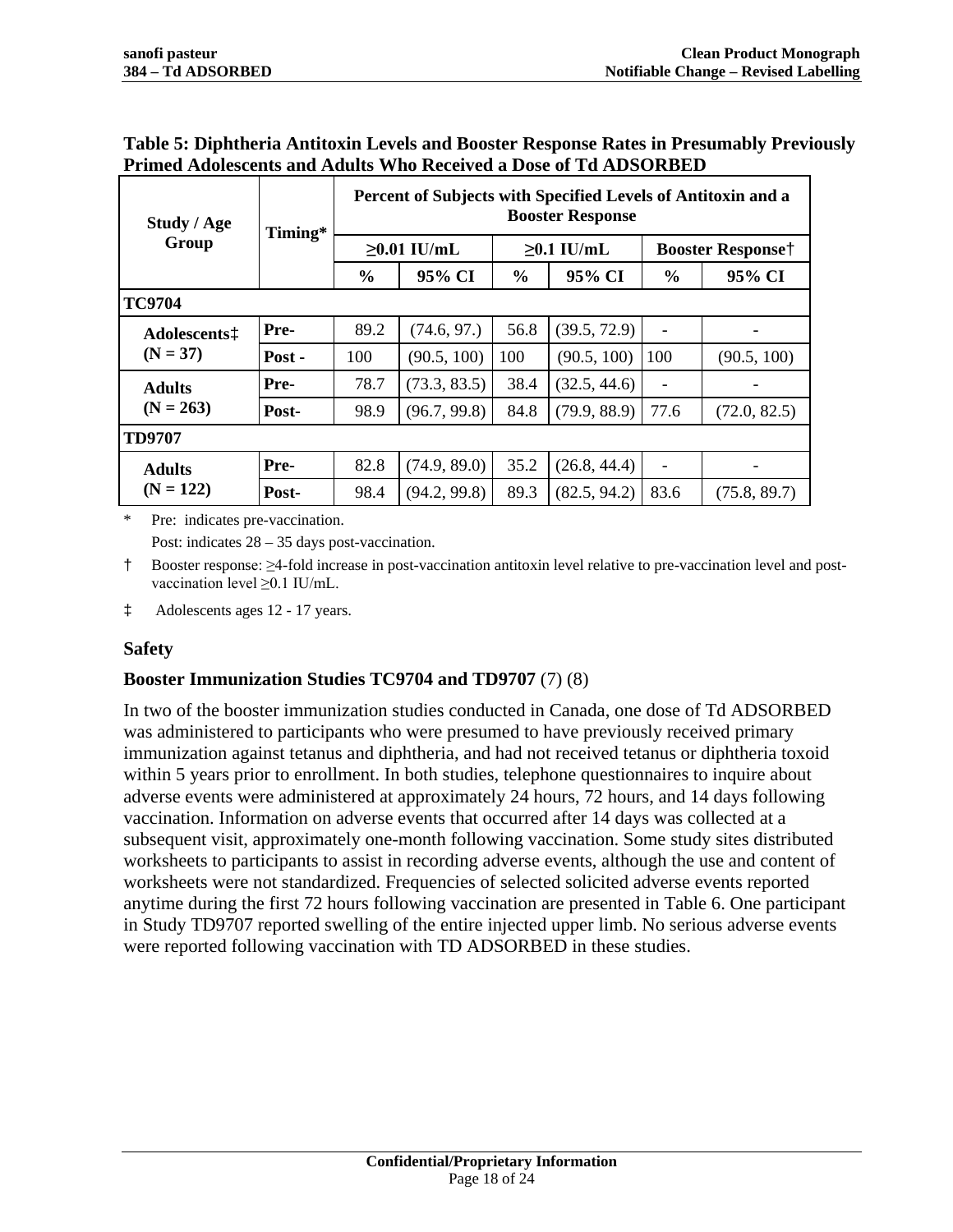|                                                                                                                              | <b>TC9704</b>                                      | <b>TD9707</b>                                    |                                                  |  |
|------------------------------------------------------------------------------------------------------------------------------|----------------------------------------------------|--------------------------------------------------|--------------------------------------------------|--|
| <b>Event</b>                                                                                                                 | Adolescents*<br>12 to 17 years old<br>$N = 37$     | <b>Adults</b><br>18 to 54 years old<br>$N = 263$ | <b>Adults</b><br>19-59 years old<br>$N = 126$    |  |
|                                                                                                                              | $\frac{0}{0}$                                      | $\frac{0}{0}$                                    | $\frac{0}{0}$                                    |  |
| Local                                                                                                                        |                                                    |                                                  |                                                  |  |
| Redness                                                                                                                      |                                                    |                                                  |                                                  |  |
| Any                                                                                                                          | 5.4                                                | 8.4                                              | 21.4                                             |  |
| $\geq$ 35 mm                                                                                                                 | 2.7                                                | 1.5                                              | 3.2                                              |  |
| $\geq 50$ mm                                                                                                                 | 2.7                                                | 1.1                                              | 0.0                                              |  |
| $\geq$ 100 mm                                                                                                                | 0.0                                                | 0.4                                              | 0.0                                              |  |
| Swelling<br>Any<br>$\geq$ 35 mm<br>$\geq 50$ mm<br>$\geq$ 100 mm<br>Pain<br>Any<br>Moderate <sup>†</sup> or worse<br>Severe‡ | 16.2<br>13.5<br>10.8<br>2.7<br>81.1<br>18.9<br>0.0 | 13.3<br>5.7<br>3.8<br>1.5<br>84.8<br>12.2<br>0.4 | 10.3<br>7.1<br>4.0<br>0.8<br>84.9<br>15.1<br>0.8 |  |
| <b>Systemic</b><br>Fever<br>$>38.0$ °C<br>$\geq$ 38.3°C<br>Chills<br>Sore or Swollen Joints                                  | 2.7<br>0.0<br>8.1<br>8.1                           | 4.2<br>0.0<br>4.6<br>5.3                         | 0.8<br>0.0<br>5.6<br>5.6                         |  |

# **Table 6: Frequencies of Selected Solicited Adverse Events Within 72 Hours Following a Dose of Td Adsorbed in Presumably Previously Primed Subjects**

\* Ages 12 - 17 years.

† Moderate - interfered with activities, but did not require medical care or absenteeism.

‡ Severe - incapacitating, unable to perform usual activities, required medical care or absenteeism.

No serious adverse events were reported following vaccination with Td ADSORBED in these studies.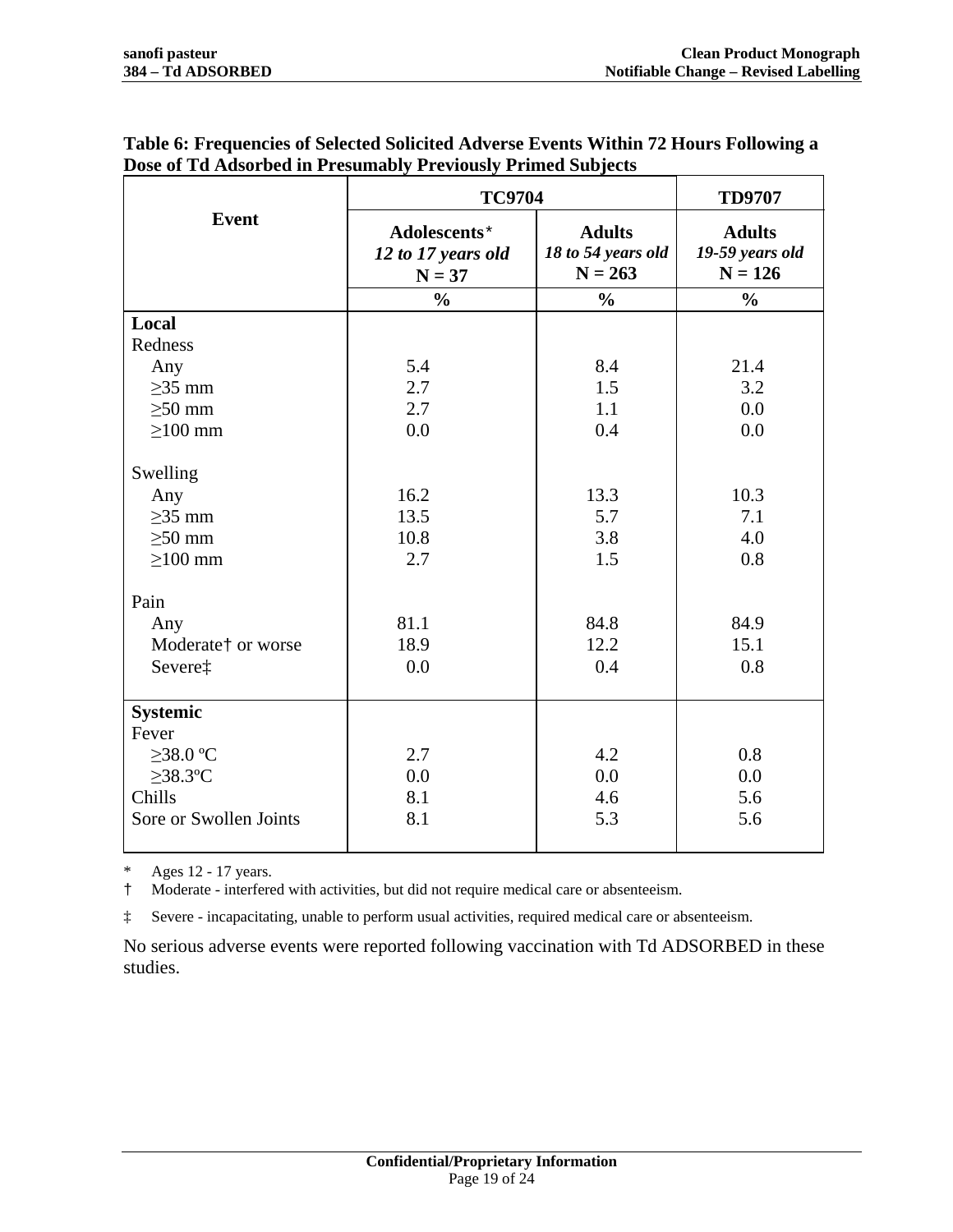Vaccine Information Service: 1-888-621-1146 or 416-667-2779. Business hours: 8 a. m. to 5 p.m. Eastern Time, Monday to Friday.

Full product monograph available on request or visit us at [www.sanofipasteur.ca](http://www.sanofipasteur.ca/)

Product information as of October 2012.

Manufactured by:

# **Sanofi Pasteur Limited**

Toronto, Ontario, Canada

R15-1012 Canada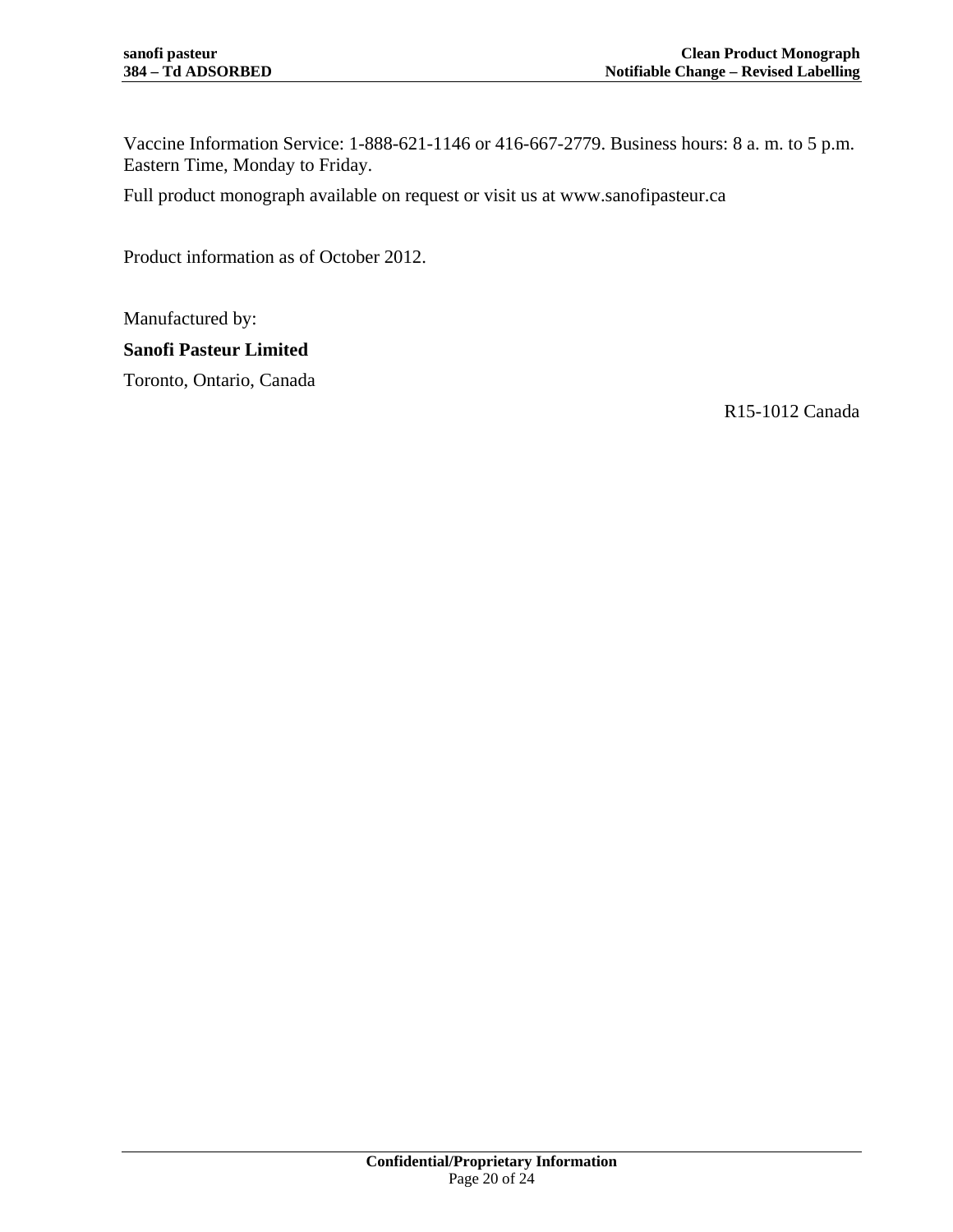# **References List**

- <span id="page-20-0"></span>1 National Advisory Committee on Immunization (NACI). General Guidelines. Recommended Immunization. Diphtheria Toxoid. Tetanus Toxoid. In: Canadian Immunization Guide. 7th ed. Her Majesty the Queen in Right of Canada, represented by the minister of Public Works and Government Services Canada. 2006. p. 73-4, 80-4, 93-146, 166-71, 309-16.
- <span id="page-20-1"></span>2 Centers for Disease Control and Prevention (CDC). General recommendations on immunization. Recommendations of the Advisory Committee on Immunization Practices (ACIP). MMWR 2006;55(RR-15):1-48.
- <span id="page-20-2"></span>3 Plotkin SA, Orenstein WA, OFFIT PA. Diphtheria Toxoid. Tetanus Toxoid. In: Vaccines. 5th ed. Philadelphia. Elsevier Inc. 2008. p. 130-156, 805-840.
- <span id="page-20-3"></span>4 American Academy of Pediatrics. Pickering LK, editor. 2006 Red Book: Report of the Committee on Infectious Diseases 27th Ed. Elk Grove Village, IL; 2006. p. 36, 64-7.
- <span id="page-20-4"></span>5 Stratton KR, et al. editors. Adverse events associated with childhood vaccines; evidence bearing on causality. Washington: National Academy Press, 1994. p 67-117.
- <span id="page-20-5"></span>6 Centers for Disease Control and Prevention (CDC). General recommendations on immunization: Recommendations of the Advisory Committee on Immunization Practices (ACIP) and the American Academy of Family Physicians (AAFP). MMWR 2002;51(RR-2):1-35.
- <span id="page-20-6"></span>7 Data on file at Sanofi Pasteur Limited – Clinical Trial TC9704
- <span id="page-20-7"></span>8 Data on file at Sanofi Pasteur Limited – Clinical Trial TD9707.
- <span id="page-20-8"></span>9 Centers for Disease Control and Prevention (CDC). Diphtheria, Tetanus and Pertussis: recommendations for Vaccine Use and Other Preventive Measures: Recommendations of the Immunization Practices Advisory Committee (ACIP). MMWR 1991:40(RR-10):1-28
- <span id="page-20-9"></span>10 Mueller JH, Miller PA. Variable factors influencing the production of tetanus toxin. J Bacterial 67(3): 1954. p.271-7.
- <span id="page-20-10"></span>11 Stainer DW. Production of diphtheria toxin. In: Manclark CR, editor. Proceedings of an informal consultation on the World Health Organization requirements for diphtheria, tetanus, pertussis and combined vaccines. United States Public Health Service. Bethesda, MD. DHHS 91-1174. 1991. p. 7-11.
- <span id="page-20-11"></span>12 Department of Health and Human Services, Food and Drug Administration. Biological products; Bacterial vaccines and toxoids; Implementation of efficacy review; Proposed rule. Federal Register December 13, 1985;50(240):51013.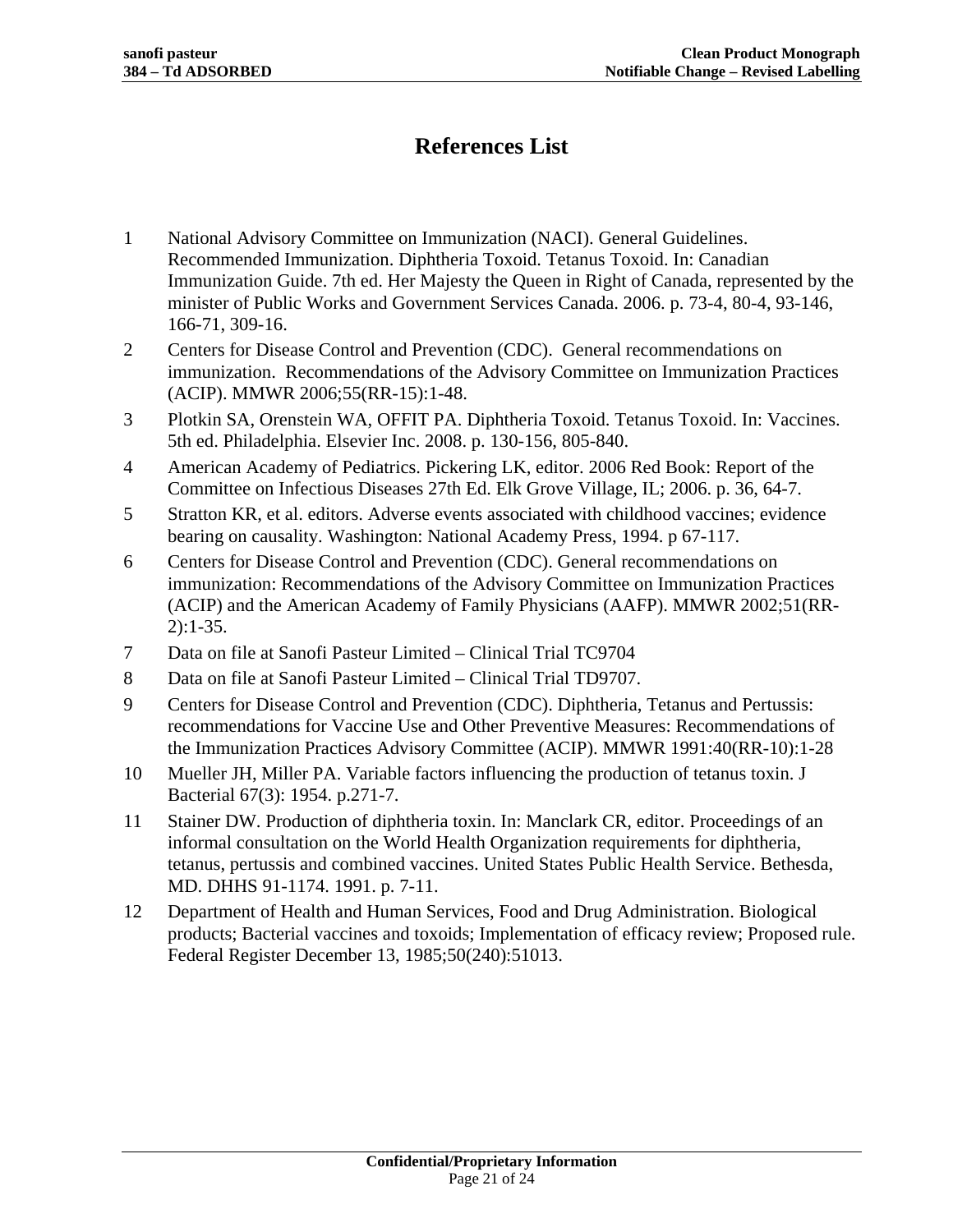#### **IMPORTANT: PLEASE READ**

# **PART III: CONSUMER INFORMATION**

#### **Td ADSORBED**

#### **Tetanus and Diphtheria Toxoids Adsorbed**

This leaflet is part III of a three-part "Product Monograph" published when Td ADSORBED was approved for sale in Canada and is designed specifically for Consumers. This leaflet is a summary and will not tell you everything about Td ADSORBED. Contact your doctor or pharmacist if you have any questions about the vaccine.

#### **ABOUT THIS VACCINE**

#### **What the vaccine is used for:**

Td ADSORBED is a vaccine that is used to boost the body's protection against tetanus and diphtheria. This vaccine may be given to persons 7 years of age and older.

The majority of persons who are vaccinated with Td ADSORBED will produce enough antibodies to protect them against these diseases. However, as with all vaccines, 100% protection cannot be guaranteed.

#### **What it does:**

Td ADSORBED causes your body to produce its own natural protection against tetanus and diphtheria. After you receive the vaccine, your body begins to make substances called antibodies. Antibodies help your body to fight disease. If a vaccinated person comes into contact with one of the germs that cause these diseases, the body is usually ready to destroy it.

#### **When it should not be used:**

Do not give Td ADSORBED to:

• persons who are known to have a severe allergy to any ingredient in the vaccine or its container, or who have had a severe allergic reaction after receiving a vaccine that contained similar ingredients.

#### **What the medicinal ingredient is:**

Each 0.5 mL dose of Td ADSORBED contains: tetanus toxoid and diphtheria toxoid.

#### **What the important non-medicinal ingredients are:**

Aluminum phosphate, 2-phenoxyethanol, isotonic

solution of sodium chloride in water for injection. Residual formaldehyde is present in trace amounts.

#### **What dosage forms it comes in:**

Td ADSORBED is a liquid vaccine that is injected into a muscle. A single dose is 0.5 mL.

#### **WARNINGS AND PRECAUTIONS**

If you or your child has any of the following conditions, talk to your doctor or nurse BEFORE you or your child receives Td ADSORBED:

- **A high fever or serious illness.** Delay the vaccination until the person is better.
- **An allergy to any component of the vaccine or the container.**
- **A serious nervous system adverse event following a previous tetanus vaccination.**
- **Pregnant or nursing mothers**. It is important that you understand the risks and benefits of vaccination. Td ADSORBED should be given to a pregnant woman only if it is clearly needed. Tell the person giving you the injection if you are pregnant or breast-feeding.
- **A weakened immune system.** The vaccine may provide you with a lower level of protection than it does for people with healthy immune systems. If possible, try to postpone the vaccination until after you have completed the treatment that affects your immune system.
- **A bleeding disorder or taking blood-thinning medications.** Tell the person giving you the injection about your condition. The injection must be done carefully to prevent excessive bleeding.

#### **INTERACTIONS WITH THIS MEDICATION**

DO NOT mix Td ADSORBED with other vaccines or medicinal products in the same syringe.

#### **PROPER USE OF THIS MEDICATION**

#### **Usual Dose:**

For persons aged 7 years and older for prevention of tetanus and diphtheria.

Td ADSORBED may be used for primary and booster vaccination.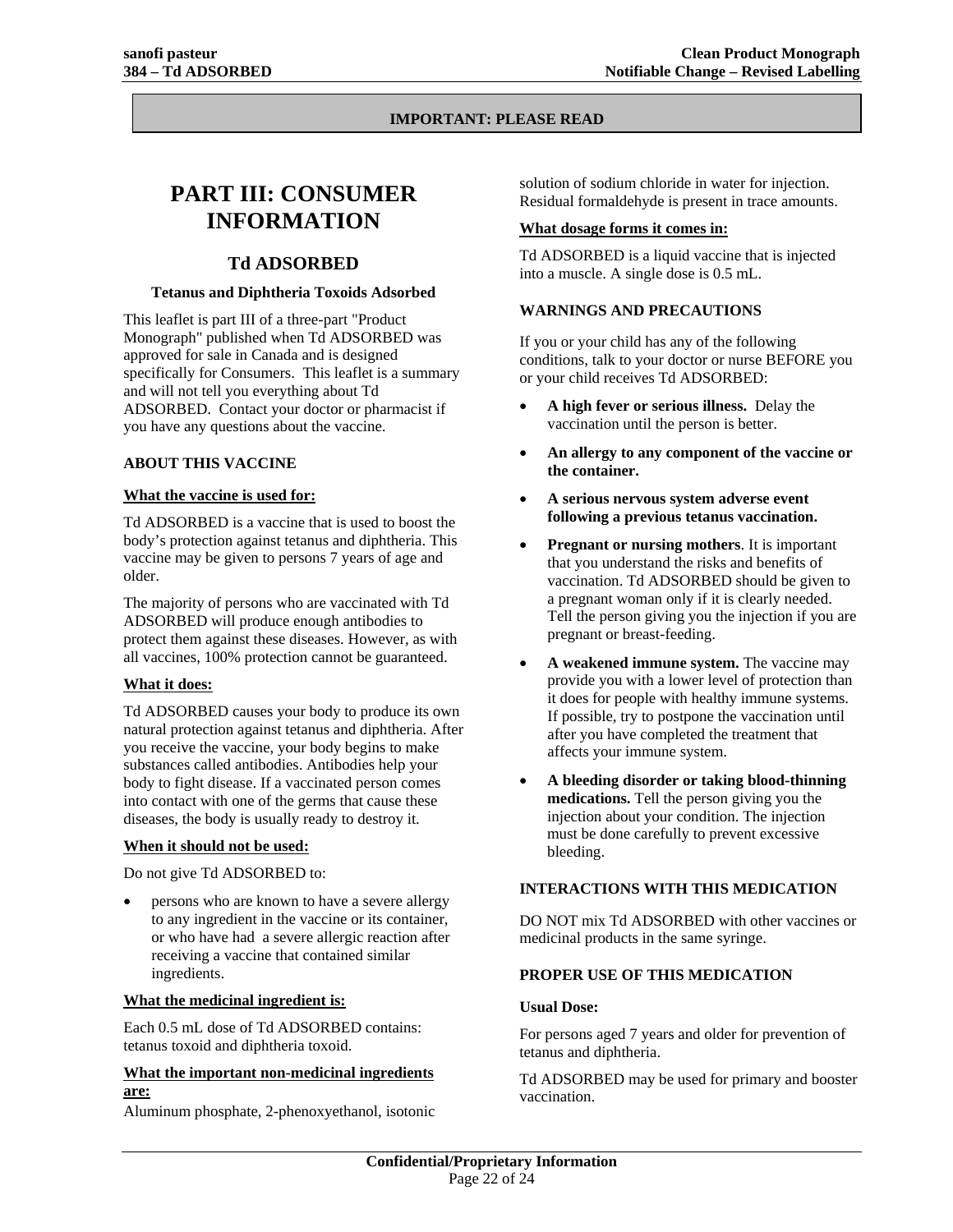The vaccination should be given in the muscle, preferably in the deltoid (shoulder) region.

#### **Overdose:**

Not applicable for this vaccine.

In case of drug overdose, contact a health care practitioner, hospital emergency department or regional Poison Control Centre immediately, even if there are no symptoms.

#### **Missed Dose:**

Not applicable for this vaccine.

#### **SIDE EFFECTS AND WHAT TO DO ABOUT THEM**

A vaccine, like any medicine, may cause serious problems, such as severe allergic reactions. The risk of Td ADSORBED causing serious harm is extremely small. The small risks associated with Td ADSORBED are much less than the risks associated with getting the diseases.

Tell your doctor, nurse or pharmacist as soon as possible if you do not feel well after receiving Td ADSORBED.

Serious side effects are extremely rare.

Some people who receive Td ADSORBED may have mild side effects such as pain, swelling and redness at the injection site. These side effects usually go away within a few days.

This is not a complete list of side effects. For any unexpected effects while taking Td ADSORBED, contact your doctor, nurse or pharmacist.

#### **HOW TO STORE IT**

Store the vaccine in a refrigerator at  $2^{\circ}$  to  $8^{\circ}$ C (35 $^{\circ}$  to 46°F). **Do not freeze.** Throw the product away if it has been exposed to freezing.

Do not use after the expiration date.

Keep out of reach of children.

#### **REPORTING SUSPECTED SIDE EFFECTS**

To monitor vaccine safety, the Public Health Agency of Canada collects case reports on adverse events following immunization.

#### **For Health Care Professionals:**

If a patient experiences an adverse event following immunization, please complete the appropriate Adverse Events following Immunization (AEFI) Form and send it to your local Health Unit in **[your](http://www.phac-aspc.gc.ca/im/ci-rp-eng.php)  [province/territory](http://www.phac-aspc.gc.ca/im/ci-rp-eng.php)**.

#### **For the General Public:**

Should you experience an adverse event following immunization, please ask your doctor, nurse, or pharmacist to complete the Adverse Events following Immunization (AEFI) Form.

If you have any questions or have difficulties contacting your local health unit, please contact Vaccine Safety Section at Public Health Agency of Canada:

By toll-free telephone: (1-866-844-0018)

By toll-free fax: (1-866-844-5931)

Email: caefi@phac-aspc.gc.ca

Web: [http://www.phac-aspc.gc.ca/im/vs-sv/index](http://www.phac-aspc.gc.ca/im/vs-sv/index-eng.php__)[eng.php](http://www.phac-aspc.gc.ca/im/vs-sv/index-eng.php__)

By regular mail: The Public Health Agency of Canada Vaccine Safety Section 130 Colonnade Road A/L 6502A Ottawa, Ontario K1A 0K9

**NOTE: Should you require information related to the management of the side effect, please contact your health care provider before notifying the Public Health Agency of Canada. The Public Health Agency of Canada does not provide medical advice.**